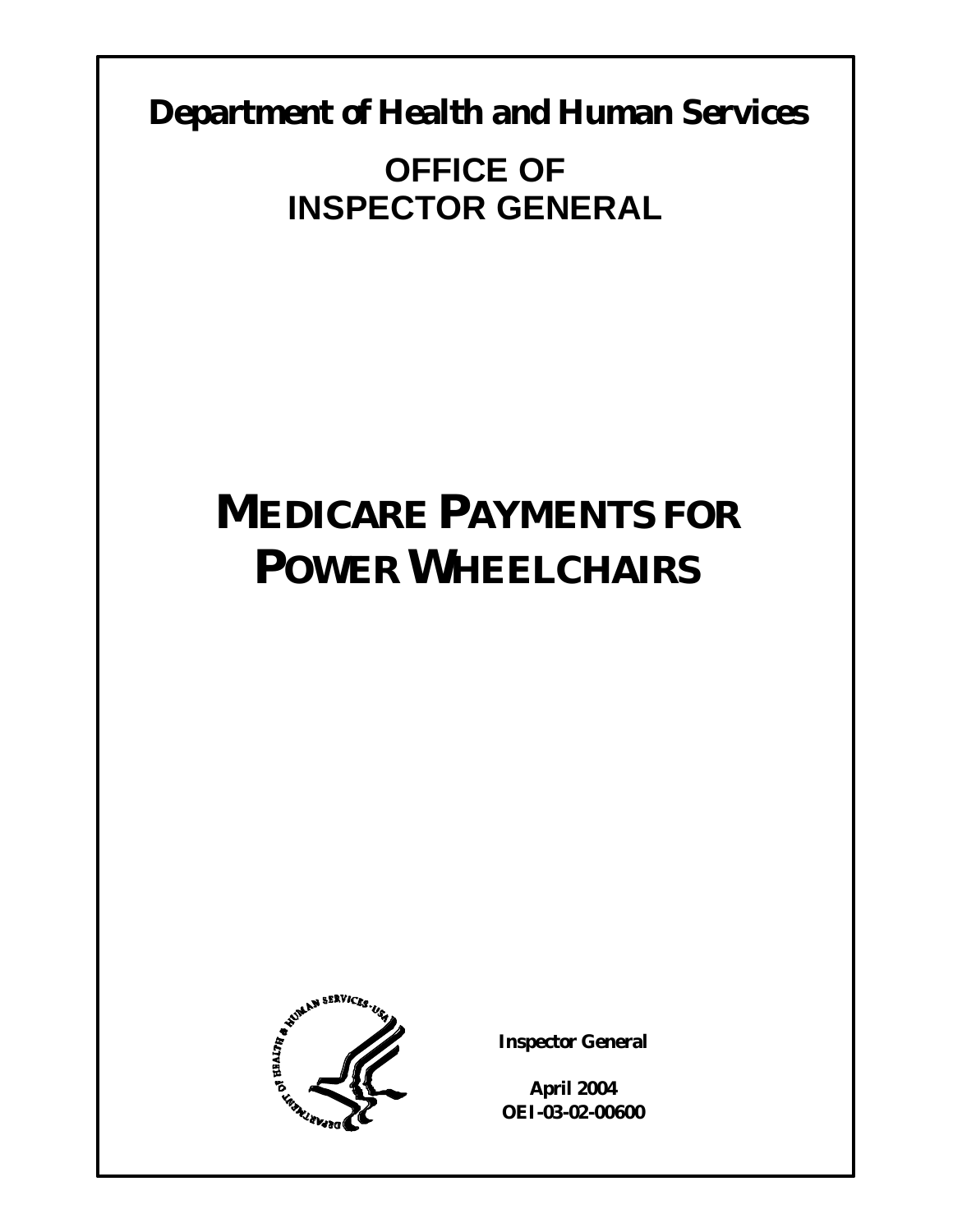# *Office of Inspector General*

**http://oig.hhs.gov** 

The mission of the Office of Inspector General (OIG), as mandated by Public Law 95-452, as amended, is to protect the integrity of the Department of Health and Human Services (HHS) programs, as well as the health and welfare of beneficiaries served by those programs. This statutory mission is carried out through a nationwide network of audits, investigations, and inspections conducted by the following operating components:

# *Office of Audit Services*

The OIG's Office of Audit Services (OAS) provides all auditing services for HHS, either by conducting audits with its own audit resources or by overseeing audit work done by others. Audits examine the performance of HHS programs and/or its grantees and contractors in carrying out their respective responsibilities and are intended to provide independent assessments of HHS programs and operations in order to reduce waste, abuse, and mismanagement and to promote economy and efficiency throughout the department.

# *Office of Evaluation and Inspections*

The OIG's Office of Evaluation and Inspections (OEI) conducts short-term management and program evaluations (called inspections) that focus on issues of concern to the department, the Congress, and the public. The findings and recommendations contained in the inspections reports generate rapid, accurate, and up-to-date information on the efficiency, vulnerability, and effectiveness of departmental programs.

# *Office of Investigations*

The OIG's Office of Investigations (OI) conducts criminal, civil, and administrative investigations of allegations of wrongdoing in HHS programs or to HHS beneficiaries and of unjust enrichment by providers. The investigative efforts of OI lead to criminal convictions, administrative sanctions, or civil monetary penalties. The OI also oversees state Medicaid fraud control units, which investigate and prosecute fraud and patient abuse in the Medicaid program.

# *Office of Counsel to the Inspector General*

The Office of Counsel to the Inspector General (OCIG) provides general legal services to OIG, rendering advice and opinions on HHS programs and operations and providing all legal support in OIG's internal operations. The OCIG imposes program exclusions and civil monetary penalties on health care providers and litigates those actions within the department. The OCIG also represents OIG in the global settlement of cases arising under the Civil False Claims Act, develops and monitors corporate integrity agreements, develops model compliance plans, renders advisory opinions on OIG sanctions to the health care community, and issues fraud alerts and other industry guidance.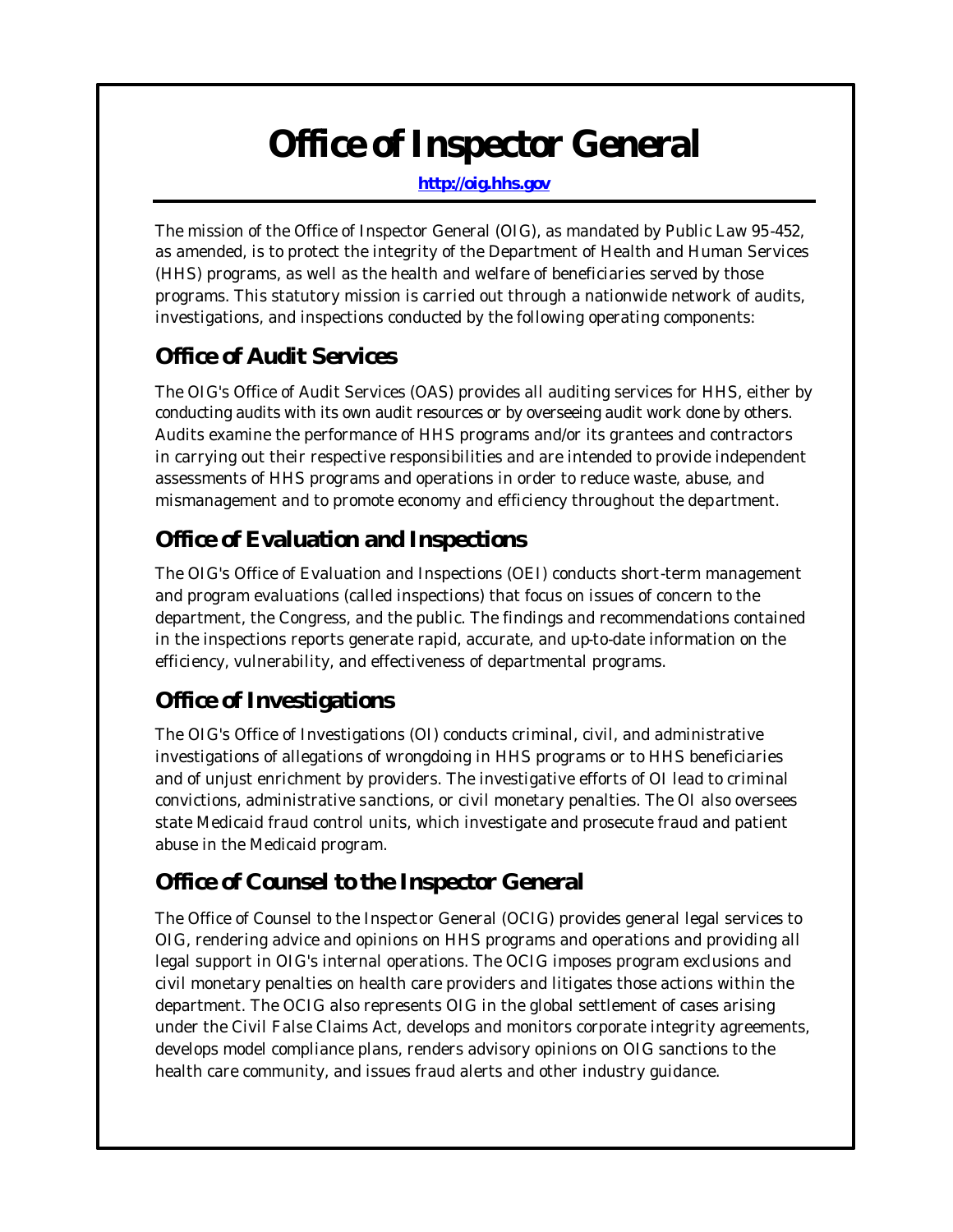## � **ABSTRACT**

In 2001, Medicare and its beneficiaries paid \$513 million for all K0011 power wheelchairs. Payments for this procedure code have risen dramatically, increasing 43 percent from the year 2000 to 2001 alone. In order to determine whether K0011 power wheelchairs provided in 2001 met Medicare's coverage and documentation requirements, we selected a simple random sample of 300 claims. We then contacted the suppliers, ordering physicians, and beneficiaries associated with these claims, and provided medical documentation to an independent contractor for a coverage review. Our review indicated most claims did not meet Medicare's coverage criteria for K0011 power wheelchairs; however, some claims met criteria for a less expensive mobility device. We also identified a number of other problems with Medicare claims for K0011 power wheelchairs, including missing and incomplete supporting documentation, and equipment that is not used by Medicare beneficiaries. We recommend that the Centers for Medicare & Medicaid Services (CMS) improve compliance with Medicare's coverage criteria for power wheelchairs. We suggest that CMS require durable medical equipment regional carriers to revise current coverage policies for power wheelchairs; conduct frequent reviews of K0011 claims; and educate ordering physicians and beneficiaries about power wheelchair coverage criteria.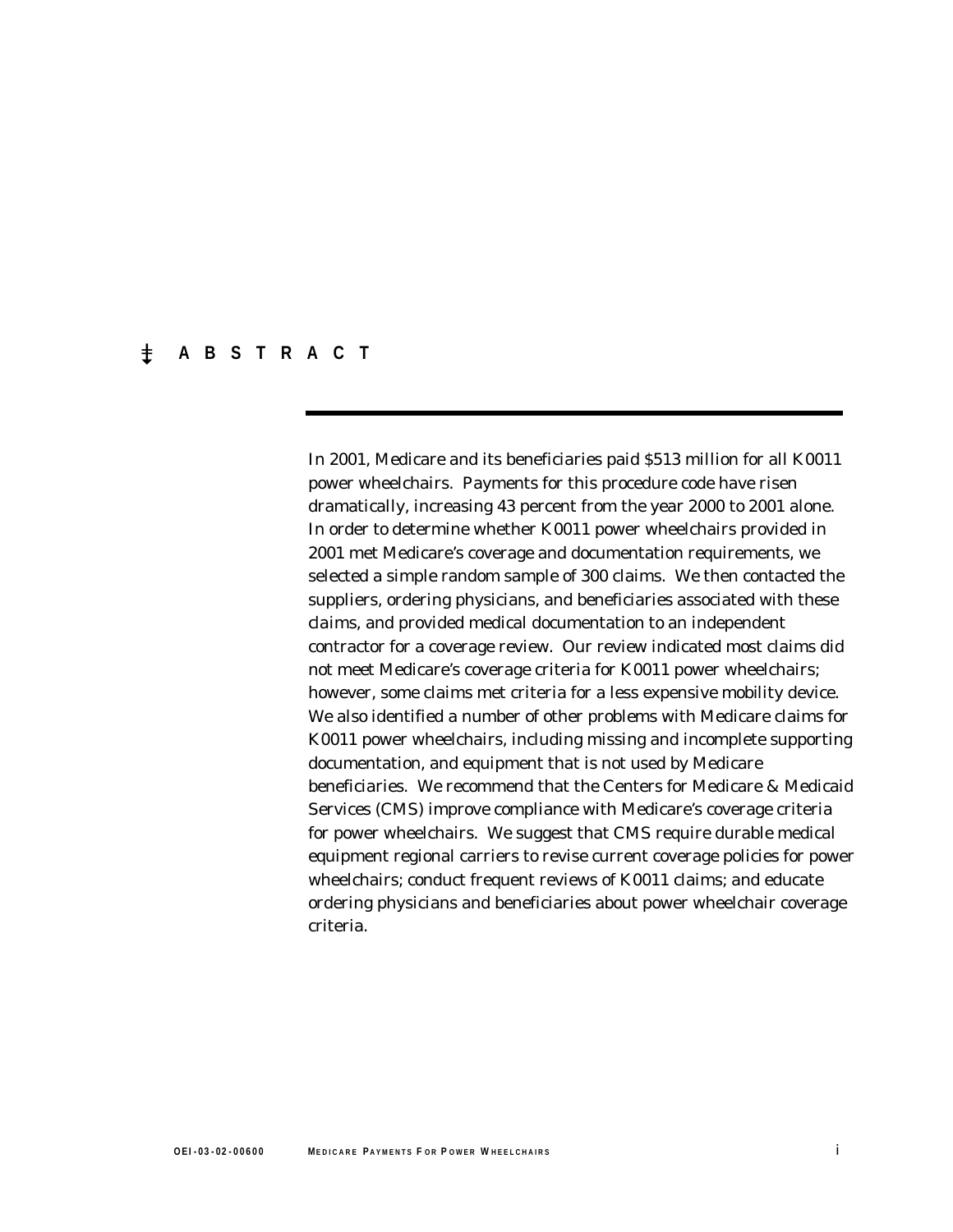# **OBJECTIVE**

To determine whether power wheelchair claims meet Medicare's coverage and documentation requirements, and to examine beneficiaries' use of equipment and selection of suppliers.

## **BACKGROUND**

Title XVIII of the Social Security Act established coverage and benefits under Part B of the Medicare program. Medicare beneficiaries covered by Part B are eligible to receive durable medical equipment (DME), such as power wheelchairs, when the items are deemed medically necessary by a physician and needed for use in the home. To qualify for power wheelchairs, patients must be bed or chair confined, unable to operate a wheelchair manually, and capable of safely operating the controls of the power wheelchair.

According to supplier manuals published by the durable medical equipment regional carriers (DMERCs), initial claims for power wheelchairs must include a Certificate of Medical Necessity (CMN) that has been signed and dated by a physician. The supplier must maintain a copy of this signed CMN in their records. Suppliers must also maintain documentation showing that items were delivered to beneficiaries.

In calendar year (CY) 2001, Medicare and its beneficiaries paid a total of \$513 million for procedure code K0011, a standard-weight power wheelchair with programmable control parameters. Medicare allows approximately \$5,000 for each K0011 power wheelchair claim. Total allowances for the K0011 code have risen dramatically, increasing 43 percent from the year 2000 to 2001 alone. Although many beneficiaries need power wheelchairs, DMERCs and the Office of Inspector General (OIG) have identified fraud cases involving power wheelchairs that were not supplied, not medically necessary, or both.

For this inspection, we selected a simple random sample of 300 claims for procedure code K0011 from the Centers for Medicare & Medicaid Service's (CMS's) 2001 National Claims History File. We then collected CMNs and delivery documentation from suppliers, and medical records from ordering physicians. Using Medicare coverage criteria, an independent medical review contractor conducted a coverage review of medical records received from physicians or suppliers. We did not assess the appropriateness of the Medicare coverage criteria themselves. We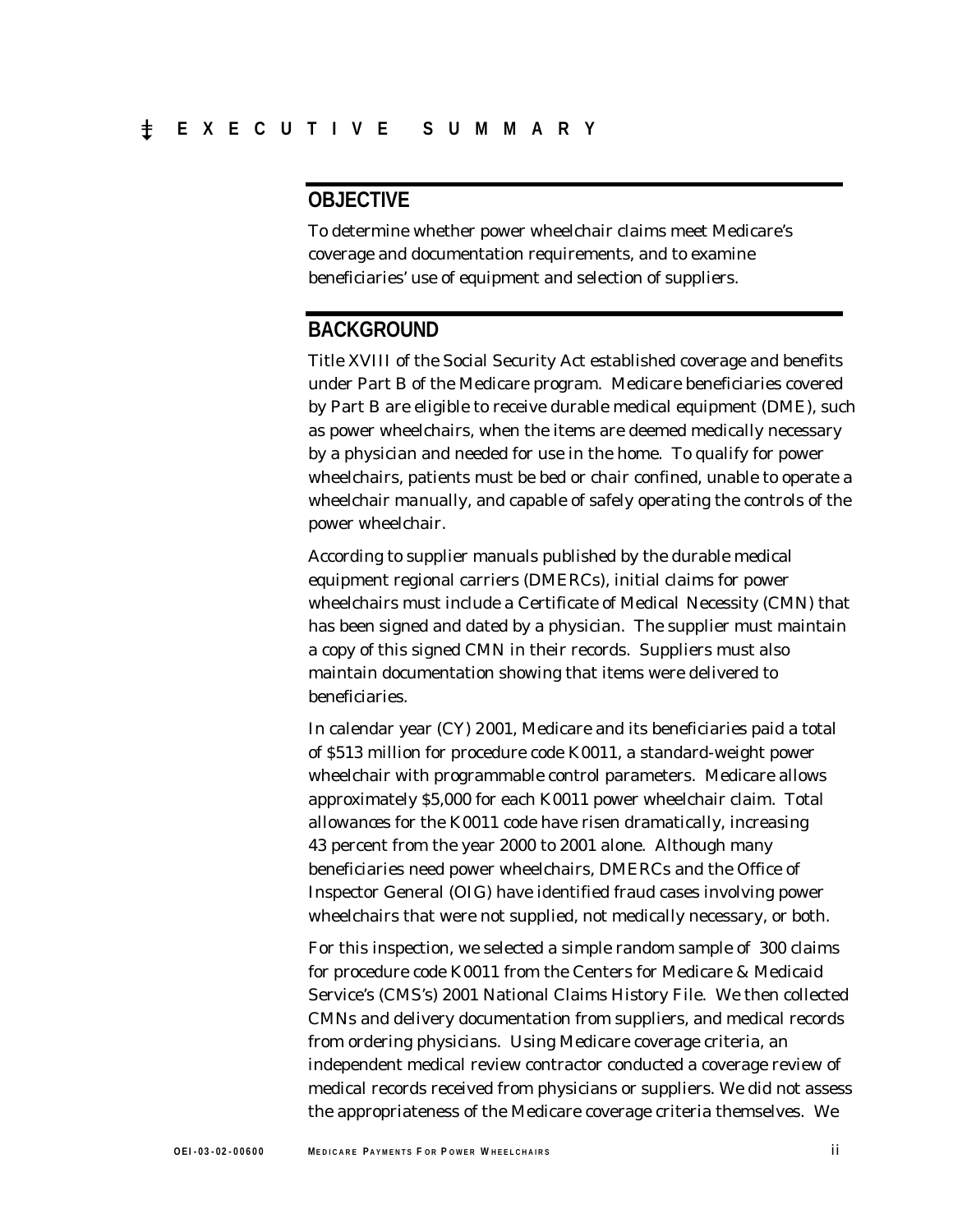also spoke with 166 of the 300 beneficiaries on whose behalf Medicare paid sample claims.

## **FINDINGS**

**Most reviewed claims did not meet Medicare's coverage criteria for a K0011 power wheelchair; however, some claims may have met coverage criteria for a less expensive mobility device.** Almost onethird of reviewed claims did not meet Medicare's coverage criteria for any type of wheelchair. An additional 45 percent of reviewed claims did not meet Medicare's coverage criteria for the K0011 power wheelchair but may have met criteria for another type of wheelchair or scooter (also known as a power-operated vehicle). Physicians, however, may not be familiar with Medicare's coverage criteria when ordering mobility devices for their patients. The only document that physicians are required to review and complete when ordering a wheelchair is the CMN. Coverage guidelines are not listed on the CMN for power wheelchairs, and medical necessity questions on CMNs are not totally consistent with coverage policy. In CY 2001, Medicare and its beneficiaries paid an estimated \$178 million for claims that did not meet Medicare's coverage criteria for K0011 power wheelchairs. Only 13 percent of reviewed claims actually met the coverage criteria for K0011 power wheelchairs. Due to insufficient documentation, the reviewer could not determine whether another 11 percent of reviewed claims met the coverage criteria for the K0011 power wheelchair.

**For over half of claims, CMNs and/or delivery documentation were missing, incomplete, or dated after the date of service.** For 5 percent of K0011 power wheelchair claims, suppliers did not provide a CMN and/or proof of delivery. We estimate that Medicare and its beneficiaries paid an additional \$19 million in CY 2001 for K0011 claims that could not be substantiated by either a CMN or delivery documentation. Even when suppliers did submit CMNs or proof of delivery, the documentation was often incomplete or dated after the date of service.

**Most responding beneficiaries reported using their power wheelchairs at home; other beneficiaries either do not use their power wheelchairs or use them for outside activities only.** Sixtyeight percent of beneficiaries who responded to our survey (113 of 166) currently use their power wheelchairs inside their homes. Four percent of respondents said that they have never used their power wheelchairs.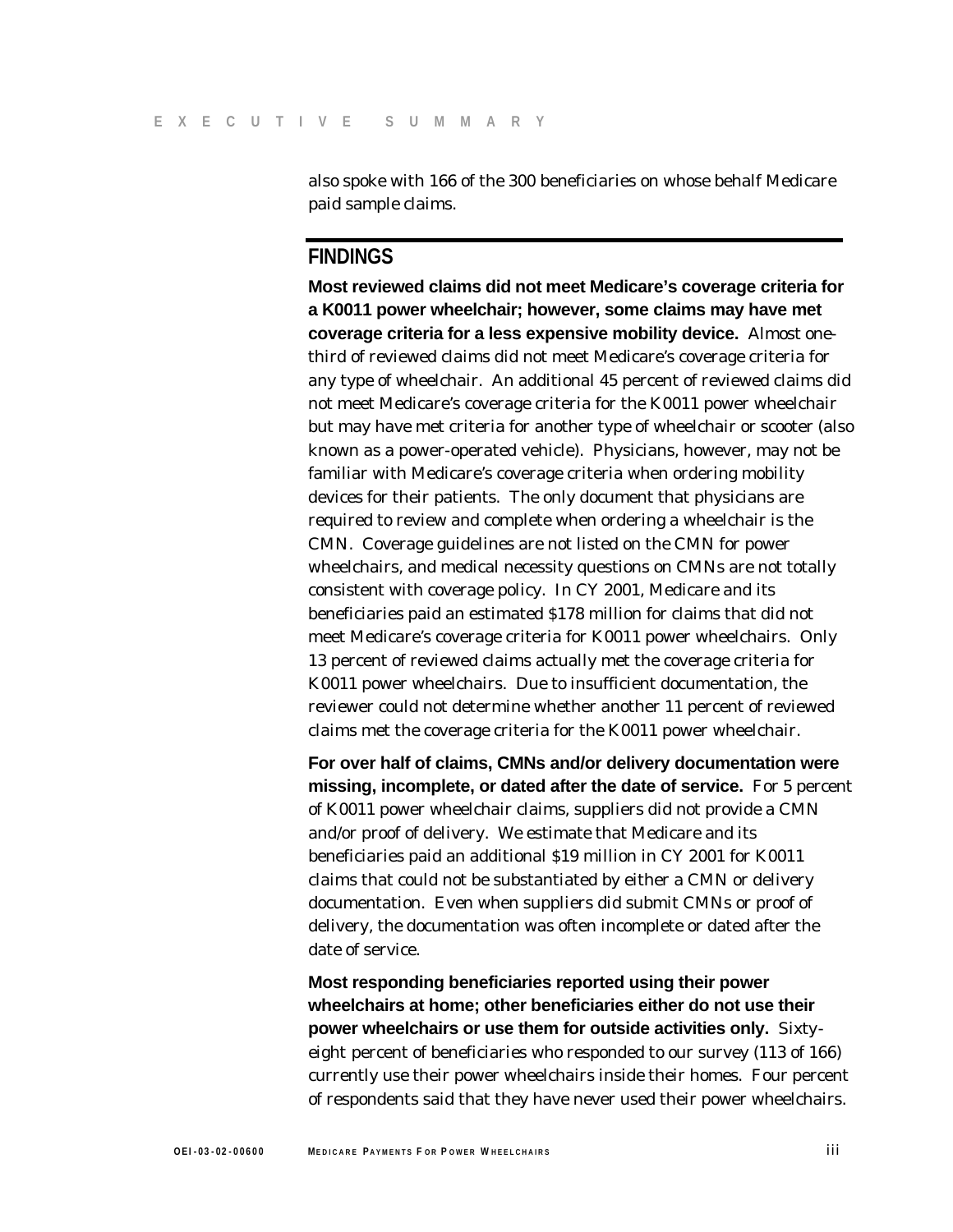An additional 12 percent of respondents said that they do not currently use their power wheelchairs but have used them in the past. Another 12 percent of respondents reported that they currently use their power wheelchairs outside the home only.

**Many beneficiaries who completed our survey responded to suppliers' direct marketing practices.** Almost one-quarter of beneficiaries who responded to our survey learned about their power wheelchair suppliers from a television commercial. An additional 9 percent of respondents chose their suppliers after receiving something in the mail. Another 4 percent of respondents obtained their power wheelchairs from suppliers who visited their homes.

## **RECOMMENDATION**

A power wheelchair can greatly improve the quality of life for an individual who otherwise suffers from limited mobility. However, our coverage review indicates that Medicare and its beneficiaries spent an estimated \$178 million in 2001 for K0011 power wheelchairs that did not meet Medicare's coverage criteria. These inappropriate payments waste taxpayer dollars that could otherwise fund appropriate equipment for needy Medicare beneficiaries.

CMS has recognized the dramatic growth in payment for and utilization of power wheelchairs and is currently taking steps to address these issues as part of its 10-point plan of action to curb power wheelchair fraud, waste, and abuse. In fact, CMS has already begun implementing some of the options listed in the following recommendation. We believe that continued attention to Medicare payments for K0011 power wheelchairs is warranted.

**We recommend that CMS improve compliance with Medicare's coverage criteria for K0011 power wheelchairs.** CMS should consider the following options in order to improve compliance:

*Require DMERCs to revise the coverage policy for K0011 power wheelchairs to include specific information about the medical conditions for which Medicare will cover this item.* Our findings show that many beneficiaries did not meet coverage criteria for the K0011 power wheelchair but may have qualified for a lower-priced power wheelchair, a scooter, or a manual wheelchair. Given that patients frequently received K0011 power wheelchairs when their conditions warranted a lower level of equipment, CMS should evaluate the medical conditions and functional abilities that are associated with different types of mobility aids and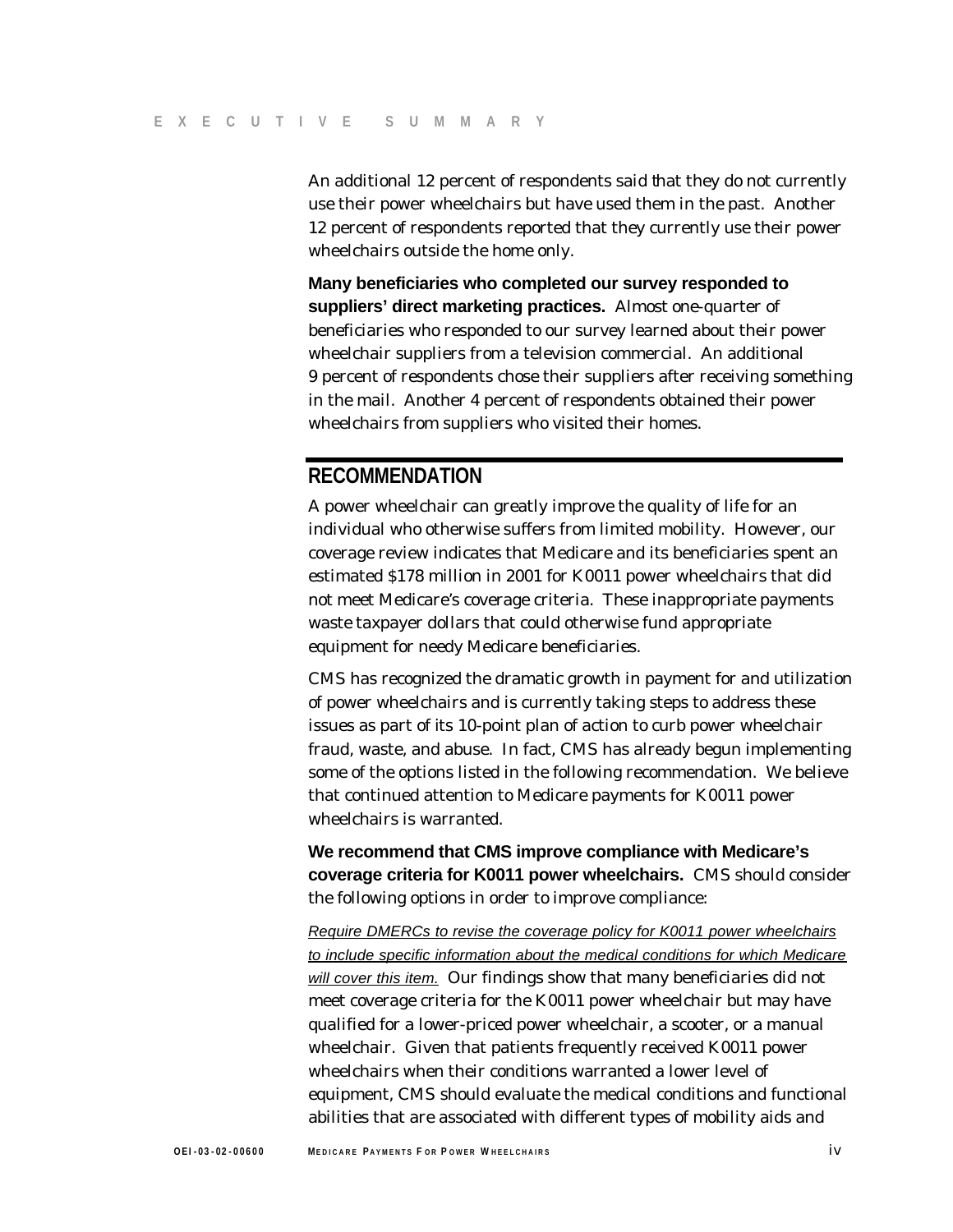describe these conditions/abilities in the coverage policies. This will ensure that beneficiaries have access to the equipment that is most appropriate for their conditions. DMERCs should also consider removing guidelines regarding the specialties of physicians who order scooters. In addition, DMERCs should require that physicians treat the patients for whom they order equipment.

*Require DMERCs to conduct frequent reviews of the K0011 procedure code to ensure appropriate payments.* When performing reviews of K0011 claims, DMERCs should ensure that suppliers have complete and thorough documentation. DMERCs should also request medical records from ordering physicians in addition to supporting documentation from suppliers. DMERCs should also consider routinely contacting beneficiaries during the course of reviews to ensure that the equipment provided by suppliers is appropriate for and useful to beneficiaries.

*Educate ordering providers about Medicare's coverage criteria for different types of assistive devices, including power wheelchairs, manual wheelchairs, and scooters.* Ordering providers play a key role in determining the need for and utilization of equipment billed to Medicare. According to the Medicare Prescription Drug, Improvement, and Modernization Act of 2003, payment may not be made for power wheelchairs unless a physician, physician's assistant, nurse practitioner, or clinical nurse specialist has conducted a face-to-face examination of the patient and written a prescription for the item. CMS relies on the clinical judgment of these health care professionals to ensure that Medicare only pays for items that are most appropriate for beneficiaries. However, ordering providers may not be aware of Medicare's coverage requirements for mobility devices. A lack of provider education about Medicare's coverage criteria for wheelchairs could adversely affect physicians' ability to make informed decisions about the types of mobility devices that are best for their patients, which could ultimately lead to inappropriate Medicare payments.

*Educate Medicare beneficiaries about coverage criteria for wheelchairs and scooters.* Beneficiaries also play a key role in ensuring that Medicare does not pay for medically unnecessary or unused items. Beneficiaries who are knowledgeable about Medicare's coverage guidelines can make more informed choices about the assistive devices that would meet both their own needs and Medicare's coverage requirements.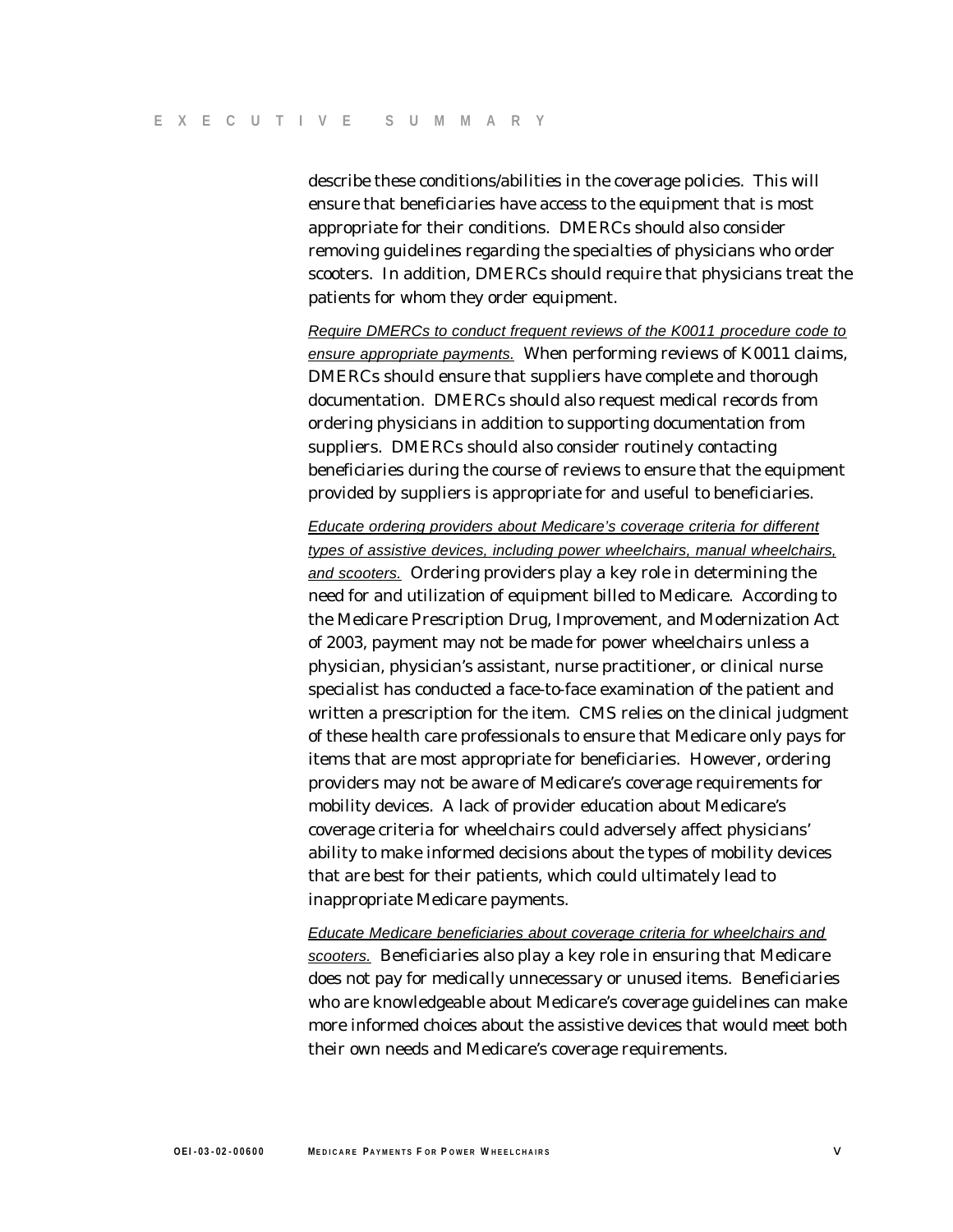# **AGENCY COMMENTS**

CMS concurred with our recommendation and agreed with our suggestions regarding coverage policy revisions and provider and beneficiary education. They also agreed that more frequent reviews of the K0011 code will help ensure appropriate payments; however, they do not believe that routinely contacting beneficiaries would yield meaningful results. CMS confirmed that they have already begun implementing many of our report recommendations through their power wheelchairs workgroup, which was established to develop a plan of action to ensure that payments are only made for power wheelchairs that are reasonable and necessary. Specific actions by CMS include: requiring DMERCs to develop a complete picture of a patient's medical condition before making medical review coverage determinations; developing a regulation to remove the current requirement that scooters be prescribed only by certain specialists; and developing a regulation that requires a face-to-face examination by the treating physician prior to ordering a power wheelchair. CMS is also poised to release an educational campaign designed to provide both physicians and beneficiaries with needed information regarding Medicare and DMERC coverage policy. The full text of CMS's comments is presented in Appendix B.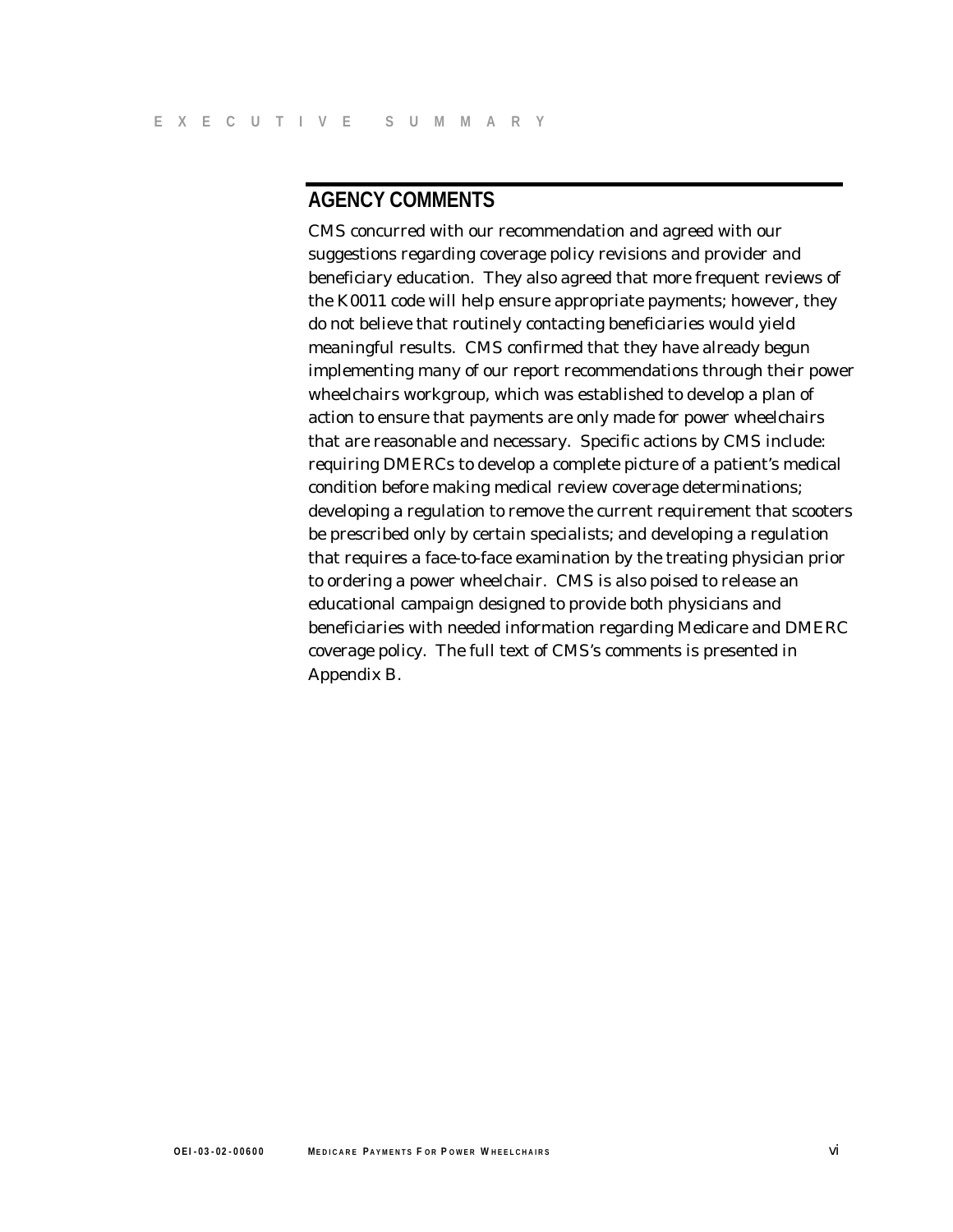# � **TABLE OF CONTENTS**

| K0011 claims that did not meet Medicare coverage guidelines  9<br>Missing, incomplete, or post-dated documentation  12<br>Beneficiaries' reported use of power wheelchairs 13<br>Beneficiaries responded to direct marketing practices 14 |
|-------------------------------------------------------------------------------------------------------------------------------------------------------------------------------------------------------------------------------------------|
|                                                                                                                                                                                                                                           |
|                                                                                                                                                                                                                                           |
|                                                                                                                                                                                                                                           |
|                                                                                                                                                                                                                                           |
|                                                                                                                                                                                                                                           |

|--|--|--|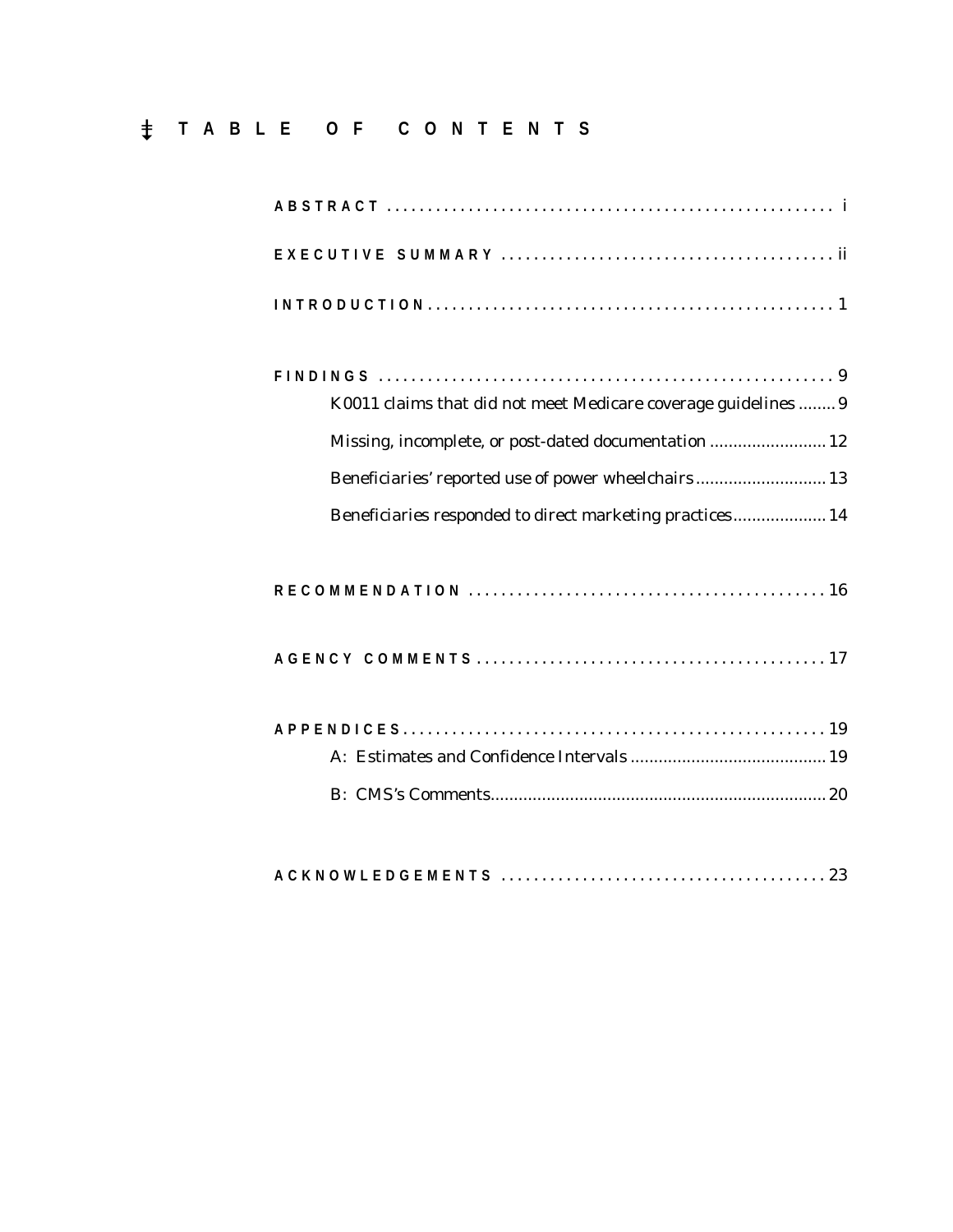# **OBJECTIVE**

To determine whether power wheelchair claims meet Medicare's coverage and documentation requirements, and to examine beneficiaries' use of equipment and selection of suppliers.

## **BACKGROUND**

Title XVIII of the Social Security Act established coverage and benefits under Part B of the Medicare program. Medicare beneficiaries covered by Part B are eligible to receive durable medical equipment (DME) deemed medically necessary by a physician. Medicare Part B classifies certain items of DME, such as wheelchairs, as capped rental items. Payments for capped rental items are made on a monthly basis not to exceed 15 continuous months; however, power wheelchairs may be purchased outright. A DME supplier must give beneficiaries that qualify for a power wheelchair the option to purchase the item when it is first provided. If the beneficiary chooses to purchase the power wheelchair at that time, the supplier receives a lump-sum payment. Medicare beneficiaries are responsible for 20 percent of this lump-sum payment in the form of coinsurance.

To obtain reimbursement for medical equipment such as power wheelchairs, suppliers submit claims to one of four durable medical equipment regional carriers (DMERCs). The Centers for Medicare & Medicaid Services (CMS) contracts with these DMERCs to process and pay medical equipment claims.

#### **Medicare Coverage Criteria for Wheelchairs and Scooters**

Medicare covers many different types of wheelchairs, from basic manual wheelchairs and scooters (also known as power-operated vehicles) to high-end power wheelchairs. Section 1862(1)(A) of the Social Security Act states that all DME items provided under Medicare Part B, including wheelchairs and scooters, must be "reasonable and necessary for the diagnosis or treatment of illness or injury or to improve the functioning of a malformed body member." In addition, Section 1861(n) of the Social Security Act stipulates that patients must need the equipment for use in their homes. Payment is approved for the least costly medically acceptable item. Options that are beneficial primarily in allowing beneficiaries to perform leisure or recreational activities are not covered by Medicare.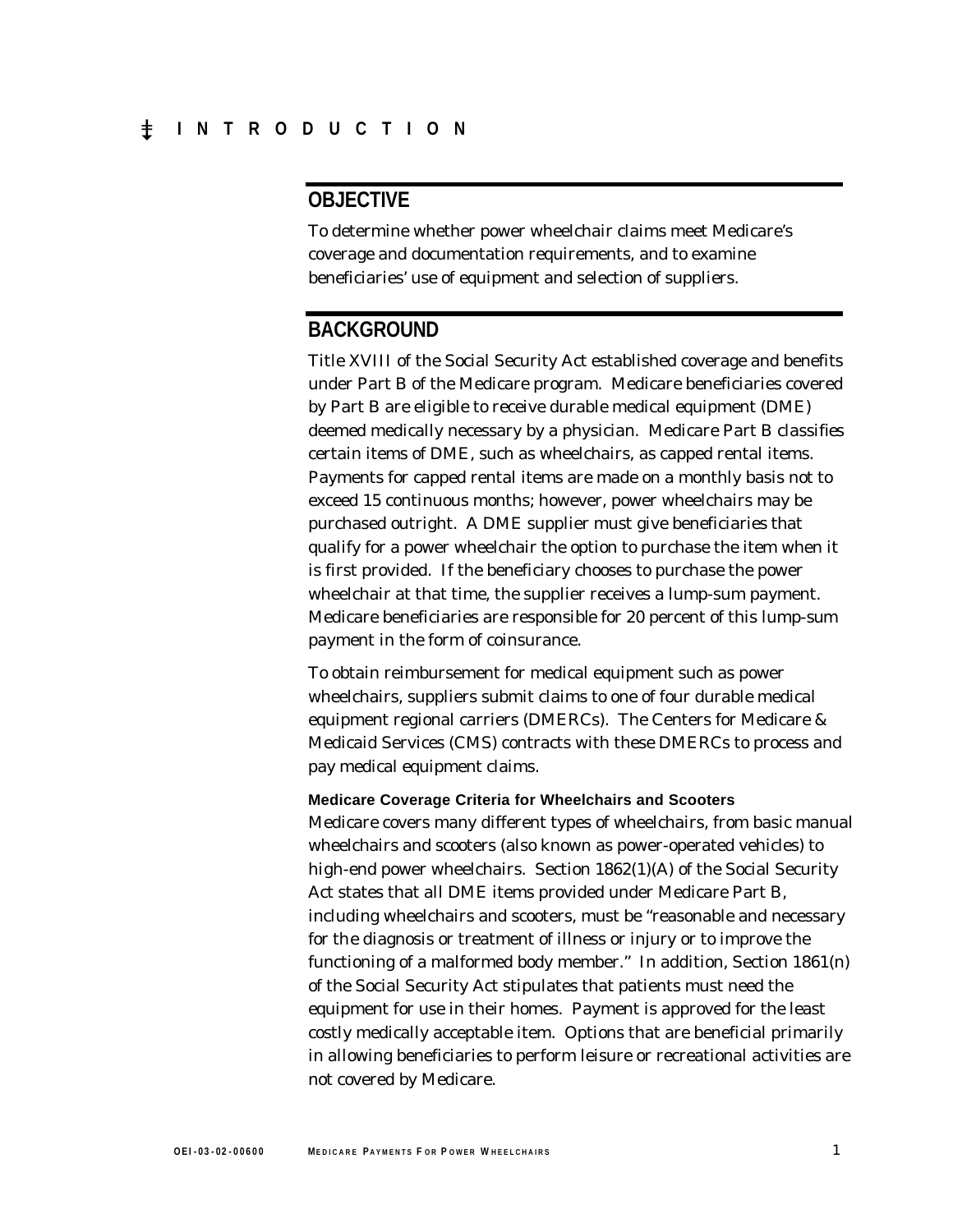*Coverage Criteria for Manual Wheelchairs.* A manual wheelchair is covered if the patient's condition is such that without the use of a wheelchair, the patient would otherwise be bed or chair confined. Additional criteria may apply for non-standard manual wheelchairs such as lightweight, ultra-lightweight, and heavy-duty manual wheelchairs.

*Coverage Criteria for Scooters.* Unlike other mobility devices covered by Medicare, a scooter must be prescribed by a specialist. A scooter is usually covered only if it is ordered by a physician in one of the following specialties: Physical Medicine, Orthopedic Surgery, Neurology, or Rheumatology. For coverage of scooters, all of the following additional criteria must be met:

- o The patient's condition is such that, without the use of a wheelchair, the patient would not be able to move around in their residence.
- o The patient is unable to operate a manual wheelchair.
- o The patient is capable of safely operating the controls for the scooter.
- o The patient can transfer safely in and out of the scooter and has adequate trunk stability to be able to safely ride in the scooter.

*Coverage Criteria for Power Wheelchairs.* A power wheelchair is covered when all of the following criteria are met:

- o The patient's condition is such that, without the use of a wheelchair, the patient would otherwise be bed or chair confined.
- o The patient's condition is such that a wheelchair is medically necessary, and the beneficiary is unable to operate a wheelchair manually.
- o The patient is capable of safely operating the controls for the power wheelchair.

According to the DMERC supplier manuals, "A patient who requires a power wheelchair usually is totally non-ambulatory and has severe weakness of the upper extremities due to a neurologic or muscular disease/condition." Unlike scooters, a physician does not need to have a particular specialty in order to prescribe a power wheelchair.

**Documentation Required by DMERCs for Power Wheelchair Claims**  According to the DMERC supplier manuals, initial claims for power wheelchairs must include a Certificate of Medical Necessity (CMN).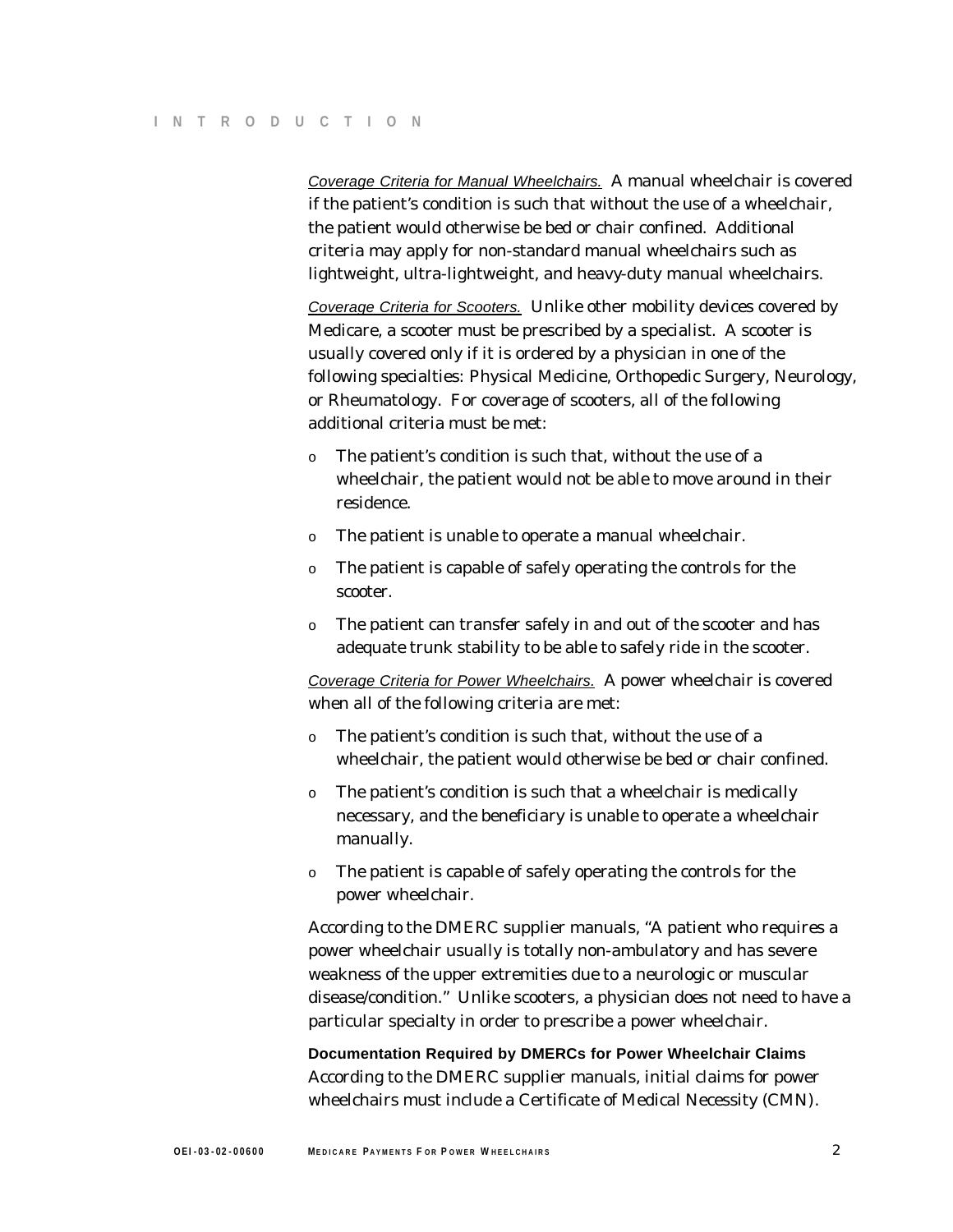These initial CMNs are usually submitted to DMERCs electronically. The CMN for power wheelchairs, CMS Form 843, is divided into different sections. Suppliers complete sections relating to their company, the beneficiary, and the ordering physician. They also provide information about the type of equipment ordered, their charge for the equipment, and the Medicare allowance. The ordering physician or an employee of the physician completes sections regarding the patient's medical condition. In order for a power wheelchair to be covered by Medicare, the physician must respond, "Yes" to the following questions on the CMN:

- o Does the patient require and use a wheelchair to move around in their residence?
- o Does the patient have severe weakness of the upper extremities due to a neurologic, muscular, or cardiopulmonary disease/condition?
- o Is the patient unable to operate any type of manual wheelchair?

The ordering physician must then sign and date the CMN. The supplier must maintain a hard copy of this signed CMN in its records and present it to the DMERC upon request. Information submitted to the DMERC by the supplier must be substantiated by documentation in the patient's medical records.

According to the Medicare Program Integrity Manual and the supplier manuals, suppliers must also maintain documentation showing that items were delivered to beneficiaries. Delivery documents must include the date of delivery, the patient's name and signature, the quantity of the item(s) delivered, a detailed description of the item(s) delivered, and the brand name and serial number of the item(s). Proof of delivery must be available to the DMERC upon request. If a supplier cannot furnish this documentation, the DMERC can deny the claim and request an overpayment.

#### **Concerns About Medicare Payments for Power Wheelchairs**

In calendar year (CY) 2001, Medicare and its beneficiaries paid \$538 million for all power wheelchairs. Payments for procedure code K0011, a standard-weight power wheelchair with programmable control parameters, accounted for 95 percent of this total (\$513 million). In CY 2001, Medicare allowed approximately \$5,000 for each K0011 power wheelchair. Payments for the K0011 code have been rising dramatically, increasing 43 percent from the year 2000 to 2001 alone.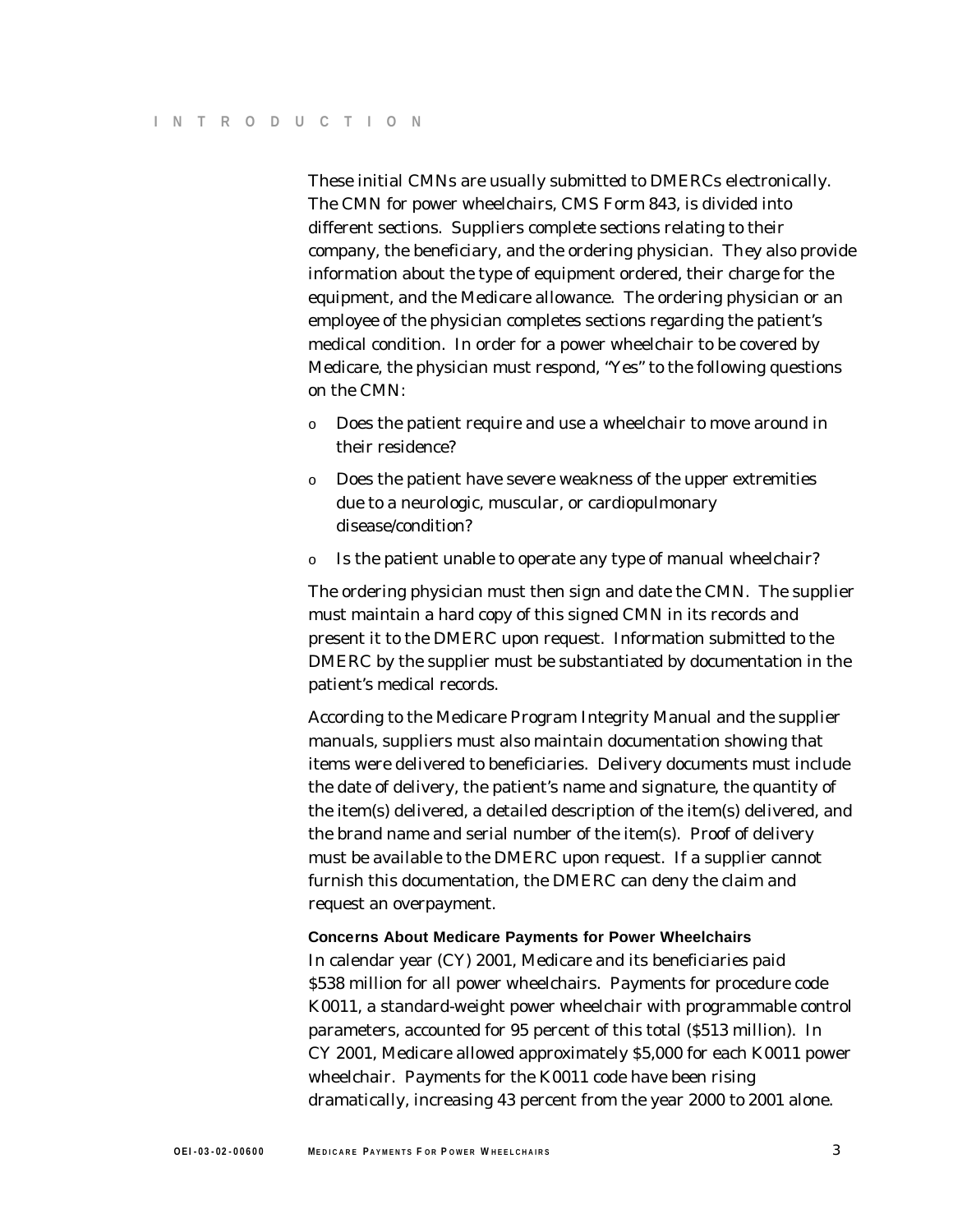In September 2003, CMS and the Office of Inspector General (OIG) issued a joint press release that cited a number of fraud cases involving power wheelchairs that were not supplied, not medically necessary, or both. OIG has also investigated cases where suppliers billed Medicare for a K0011 power wheelchair but provided beneficiaries with scooters, which are reimbursed at less than half the amount of K0011 power wheelchairs. In order to address significant increases in allowances for power wheelchairs and indications of improper billing activity, CMS has launched a campaign to curb abuse of the Medicare program by unscrupulous suppliers of mobility products. Initiatives in this campaign include: revising coverage policy for power wheelchairs and scooters to ensure that national policy accurately defines the conditions under which Medicare will cover mobility products; adopting a consistent approach to medical review; clarifying physicians' responsibilities as prescribers of mobility devices; and educating beneficiaries about Medicare coverage guidelines.

## **METHODOLOGY**

#### **Sample Design**

We focused our review on procedure code K0011, which is a standardweight power wheelchair with programmable control parameters for speed adjustment, tremor dampening, acceleration control, and braking.

We extracted all paid claims for procedure code K0011 from CMS's 2001 National Claims History File. According to this claims data, 99 percent of all expenditures for K0011s were for first-month purchases. Therefore, our sampling frame of 100,124 claims included only K0011 power wheelchairs that were purchased by the beneficiary in the first month. Claims for rentals were not included. We selected a simple random sample of 386 claims from the sampling frame. Using information from CMS's beneficiary enrollment database, we then removed claims associated with deceased beneficiaries. We also removed claims with suppliers or ordering physicians that were under investigation by OIG's Office of Investigations. We removed a total of 86 claims, resulting in a final sample of 300 power wheelchair claims. These 300 sample claims represent an estimated \$394 million in allowances for K0011 power wheelchairs.

#### **Data Collection**

*Supplier Contacts.* We identified suppliers who submitted the sample claims and contacted these suppliers using address information from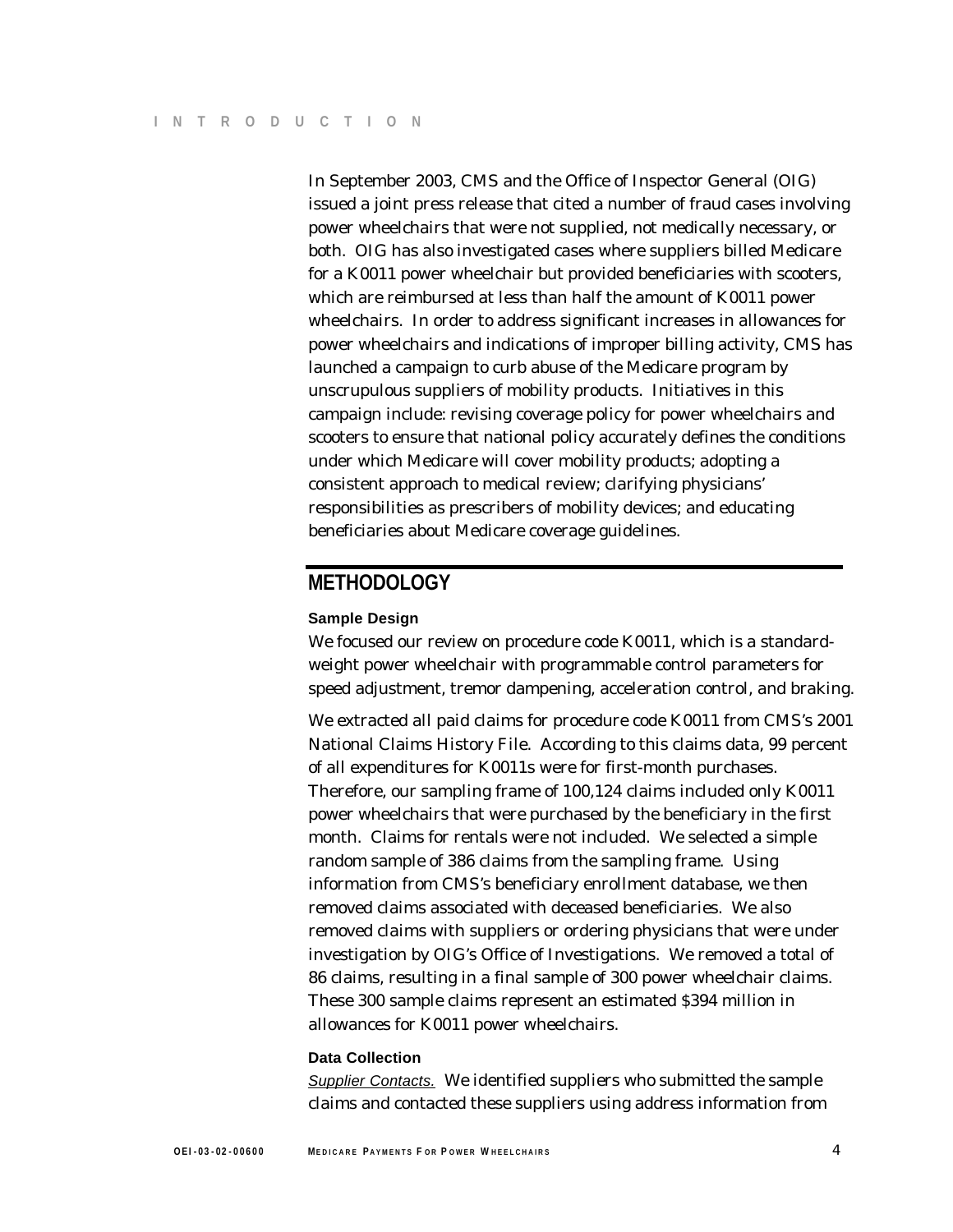CMS's National Supplier Clearinghouse. We requested that suppliers provide us with CMNs and additional documentation in support of sample claims. We also requested that suppliers provide delivery records for these sample items.

We made up to three attempts to contact each supplier by overnight mail with a signature request. We received responses for 272 of the 300 claims in our sample. We could not locate suppliers for 17 claims due to incorrect address information; therefore, we did not include these claims in our analysis of supplier documentation. We did not receive responses for 11 claims. For the purposes of our study, we concluded that the suppliers for these claims did not have supporting documentation, and included the claims in our analysis of missing CMNs and delivery documentation. Therefore, a total of 283 claims were used in our analysis of CMNs and delivery documentation.

*Physician Contacts.* Using address information collected from suppliers, we contacted the ordering physicians for sample claims. We requested copies of Medicare beneficiaries' medical records in support of sample claims for power wheelchairs. Specifically, we requested all documentation (including office visit notes, referrals for physical or occupational therapists, and hospital admission histories and discharge summaries) from the 6-month period prior to and including the date on the sample claim.

Suppliers were able to provide physician address information for 271 claims. We made up to three written attempts to contact these physicians. We did not receive responses for 15 claims and were unable to contact ordering physicians for an additional 9 claims due to incorrect addresses. We did receive responses for 247 claims; however, physicians did not submit the requested information for 35 of these claims. For 7 of the 35 claims, the physicians indicated that they never ordered the power wheelchairs. These seven claims have been referred to OIG's Office of Investigations for further development.

*Beneficiary Contacts.* Using numbers obtained from both suppliers and the Internet, we telephoned the beneficiaries for whom sample wheelchairs were ordered. We asked beneficiaries how they learned about suppliers, whether suppliers provided them with equipment, and whether they have used the equipment. We also asked each beneficiary specific questions about the equipment provided, such as the brand name, model number, and serial number of the item.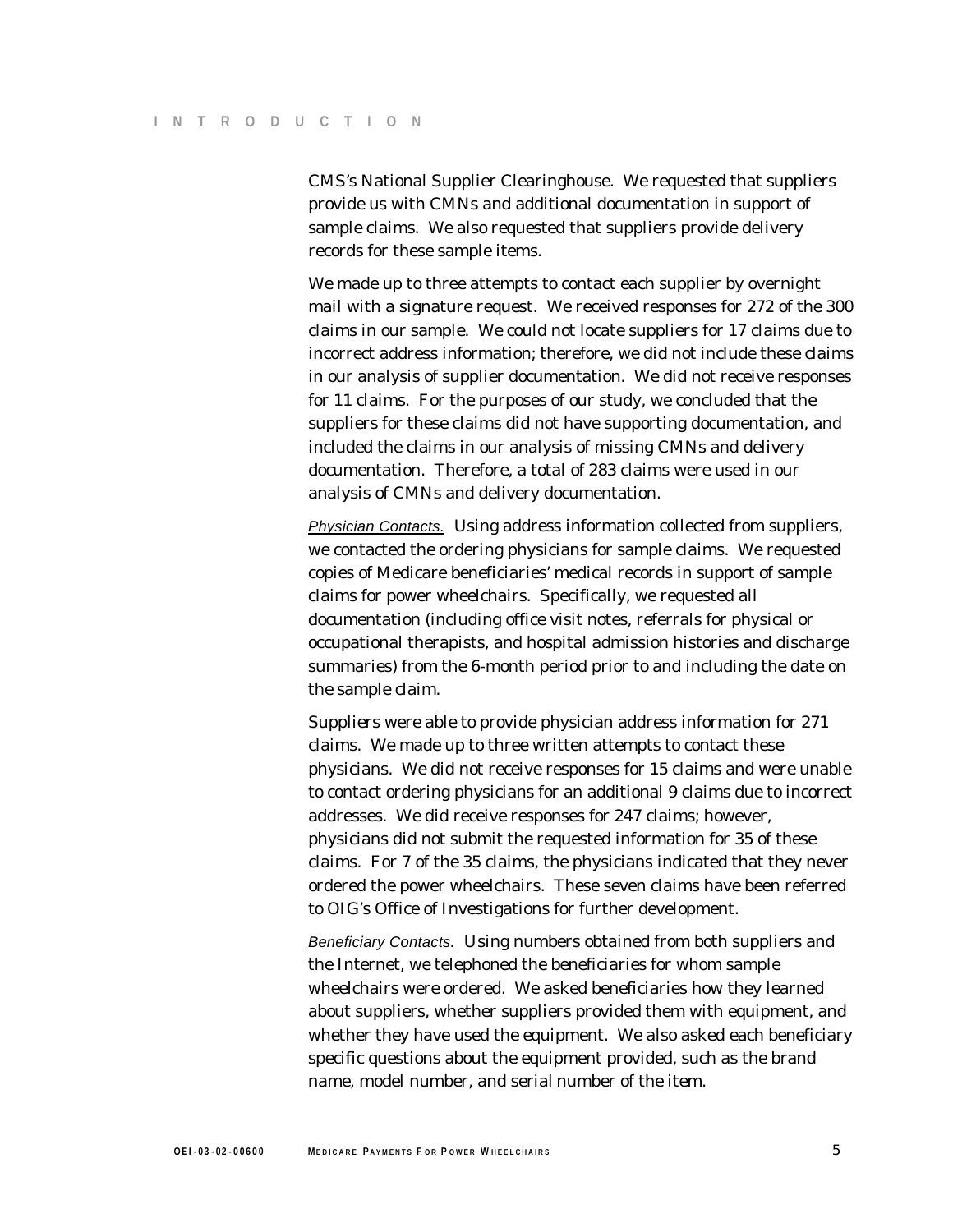We completed telephone interviews with 166 of the 300 beneficiaries in our sample. Responses from these 166 beneficiaries formed the basis for our analysis. We did not project our results to the population. Of the 134 non-respondents, 69 were beneficiaries for whom we could not find telephone numbers, 41 were beneficiaries who could not be reached by telephone, and 24 were beneficiaries who refused to participate.

*Coverage Review.* We ultimately forwarded a total of 230 medical records received from physicians and/or suppliers to an independent medical review contractor. Claims for these 230 medical records represent an estimated \$303 million in allowances for K0011 power wheelchairs. Table 1 below shows the results of our effort to collect medical information that could be used in a coverage review.

| Table 1. Data Collection Results: Records for Coverage Review                                         |                         |  |
|-------------------------------------------------------------------------------------------------------|-------------------------|--|
|                                                                                                       | <b>Number of Claims</b> |  |
| <b>Claims That Were Sent for Coverage Review</b>                                                      | 230                     |  |
| <b>Physician Provided Useable Medical Records</b>                                                     | 212                     |  |
| Physician Responded But Did Not Provide Useable Medical<br>Records; Supplier Provided Useable Records | 11                      |  |
| Physician Could Not Be Contacted But Supplier Provided Useable<br><b>Medical Records</b>              | $\overline{2}$          |  |
| Physician Did Not Respond But Supplier Provided Useable Medical<br><b>Records</b>                     | 5                       |  |
|                                                                                                       |                         |  |
|                                                                                                       |                         |  |
|                                                                                                       |                         |  |
|                                                                                                       |                         |  |
|                                                                                                       |                         |  |

| Total Claims in Sample | 300 |
|------------------------|-----|
|------------------------|-----|

Source: OEI Analysis of Supplier and Physician Data Collection Results, 2003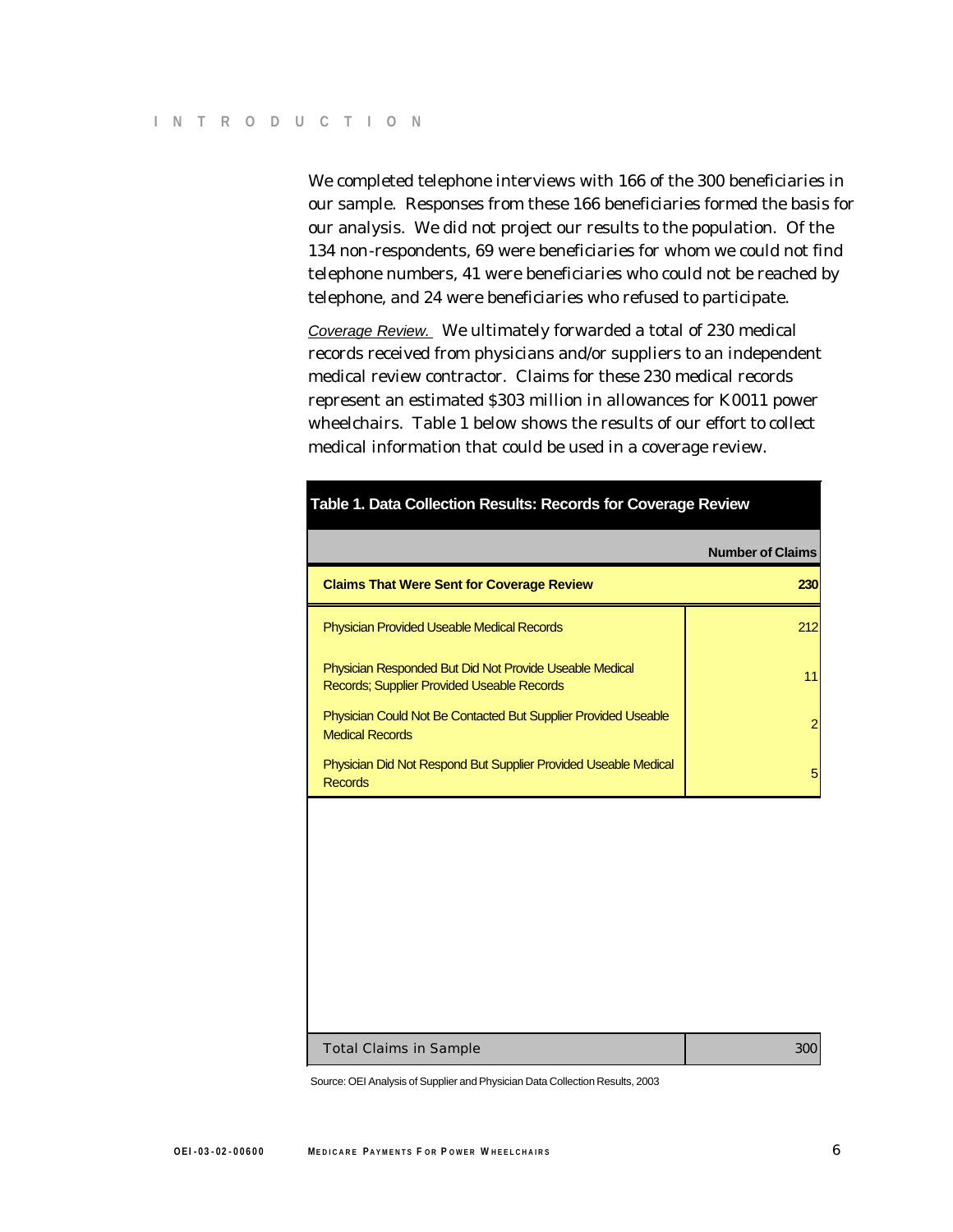The medical review contractor conducted a coverage review of the records using a data collection instrument jointly developed by our office and the contractor. The coverage review instrument included questions regarding the patient's diagnosis, physical condition, ability to ambulate, and ability to operate a power wheelchair. The reviewer determined whether the K0011 power wheelchair met the Medicare coverage criteria outlined in the DMERC supplier manuals. For cases where the physician reviewer determined that the K0011 power wheelchair did not meet the Medicare coverage criteria, the reviewer indicated whether another, less expensive, mobility device would have been appropriate for the patient, given both the coverage criteria and the information in the medical records. The reviewer had the option of "downcoding" to one of the following mobility devices: a K0010 power wheelchair, which is a standard-weight power wheelchair without programmable controls; a scooter; or a manual wheelchair. It is important to note that we did not specifically request records to support any item other than the K0011 power wheelchair. Also, we did not assess the appropriateness of the Medicare coverage criteria.

#### **Data Analysis**

We reviewed CMNs for sample claims to determine whether the information was complete. We then estimated the proportion of claims for power wheelchairs with incomplete CMNs. We also determined whether suppliers' delivery records for sample wheelchairs included the required information. We analyzed beneficiary survey responses to determine whether suppliers actually provided equipment to the beneficiary and whether beneficiaries used the equipment. We also identified the ways in which beneficiaries learned about their suppliers.

We aggregated data received from the medical review contractor and estimated the proportion of sample claims that did not meet Medicare's coverage criteria for a K0011 power wheelchair. To compute inappropriate payments, we totaled the allowances for all claims that did not meet Medicare's coverage criteria for procedure code K0011. However, we used adjusted allowances for cases where beneficiaries did not meet the coverage criteria for a K0011 power wheelchair but would have qualified for a K0010 power wheelchair, a scooter, or a manual wheelchair. We then computed the difference between the original and adjusted allowances for these claims. Adjusted allowances were derived from the 2001 DME fee schedule ceiling amounts for procedure codes K0010, E1230 (scooter), and K0005 (ultra-lightweight manual wheelchair). We used procedure code K0005 for the adjusted allowance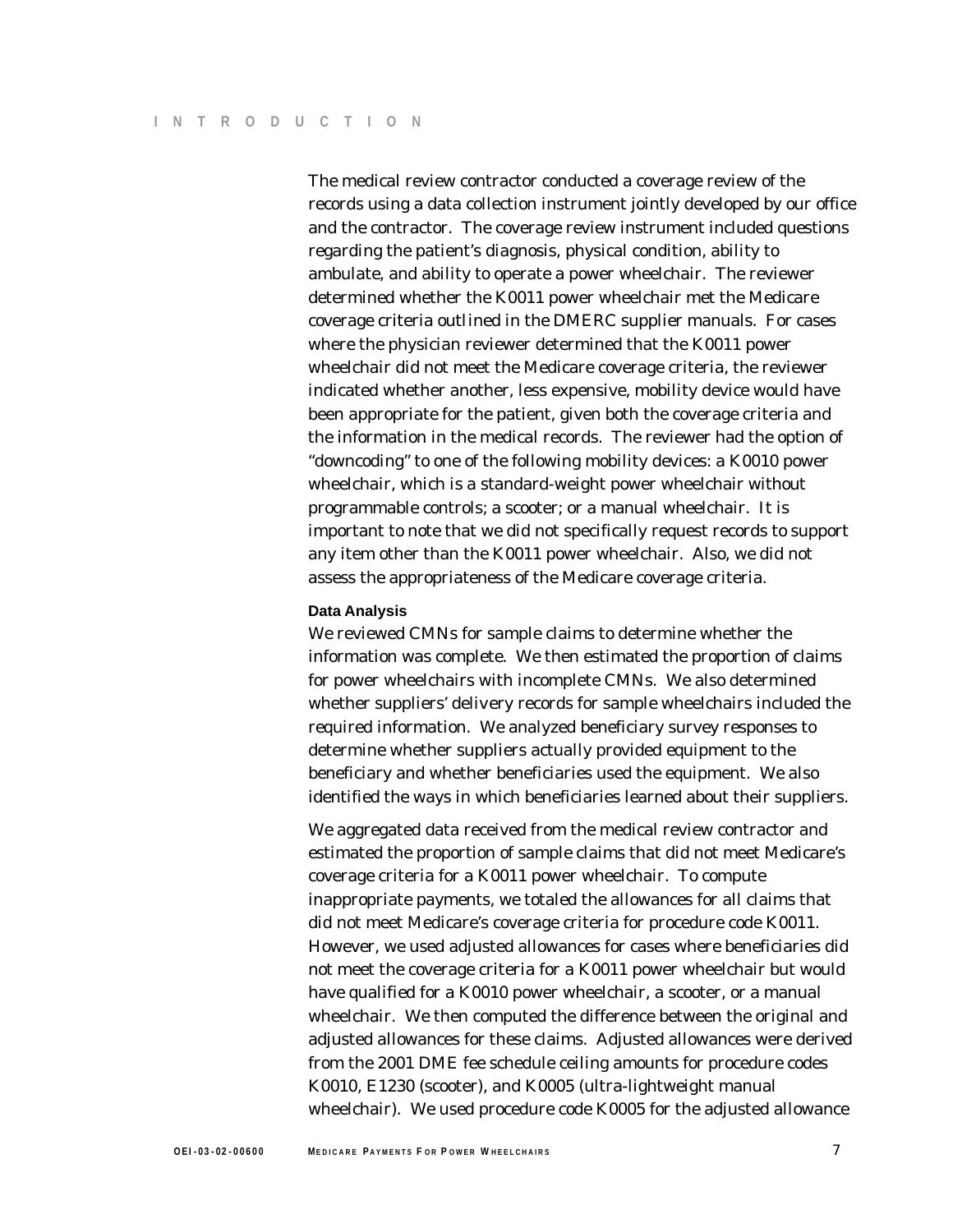because it has the highest reimbursement amount of any manual wheelchair and is, therefore, the most conservative figure.

This study was conducted in accordance with the *Quality Standards for*  Inspections issued by the President-s Council on Integrity and Efficiency.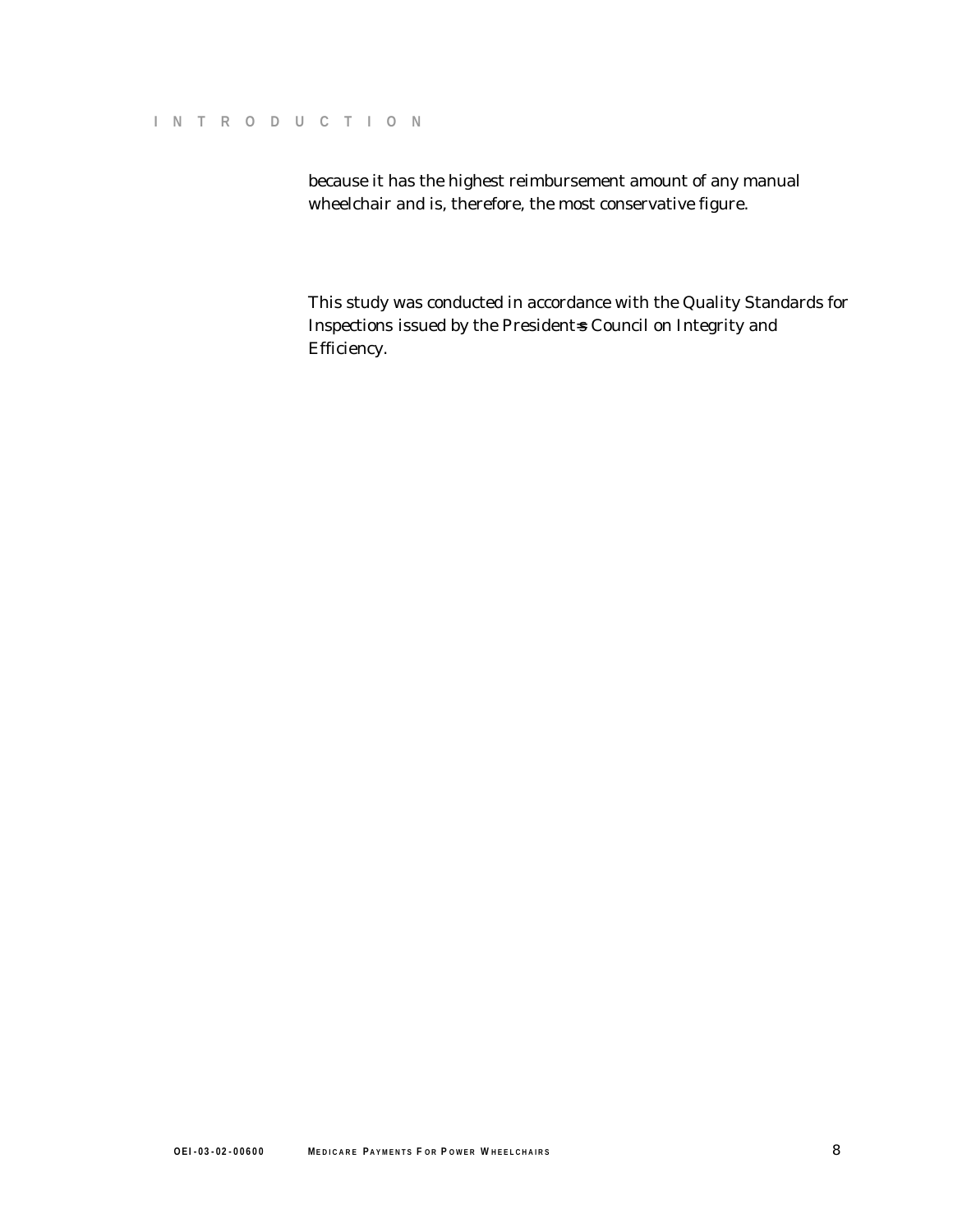## � **FINDINGS**

**Most reviewed claims did not meet Medicare's coverage criteria for a K0011 power wheelchair; however, some claims may have met coverage criteria for a less expensive mobility device** 

Only a small percentage of reviewed claims (13 percent) met Medicare's coverage criteria for a K0011 power wheelchair, as illustrated in Chart 1 below.

Although 31 percent of claims did not meet coverage criteria for any mobility device, another 45 percent of claims may have met criteria for another, less expensive item.



Source: OEI Analysis of Coverage Review Results, 2003

### **Almost one-third of reviewed claims did not meet Medicare's coverage criteria for any type of wheelchair or scooter.**

A medical review contractor determined that 31 percent of reviewed claims did not meet Medicare's coverage criteria for either a K0011 power wheelchair or any other type of wheelchair or scooter. In CY 2001, Medicare and its beneficiaries paid an estimated \$96 million for claims that did not meet Medicare's coverage criteria for any type of wheelchair or scooter. The estimate does not account for any accessories that may have been billed in conjunction with the power wheelchairs (e.g., arm rests, leg rests, and cushions). If a power wheelchair does not meet Medicare's coverage criteria, then any associated accessories would not be covered.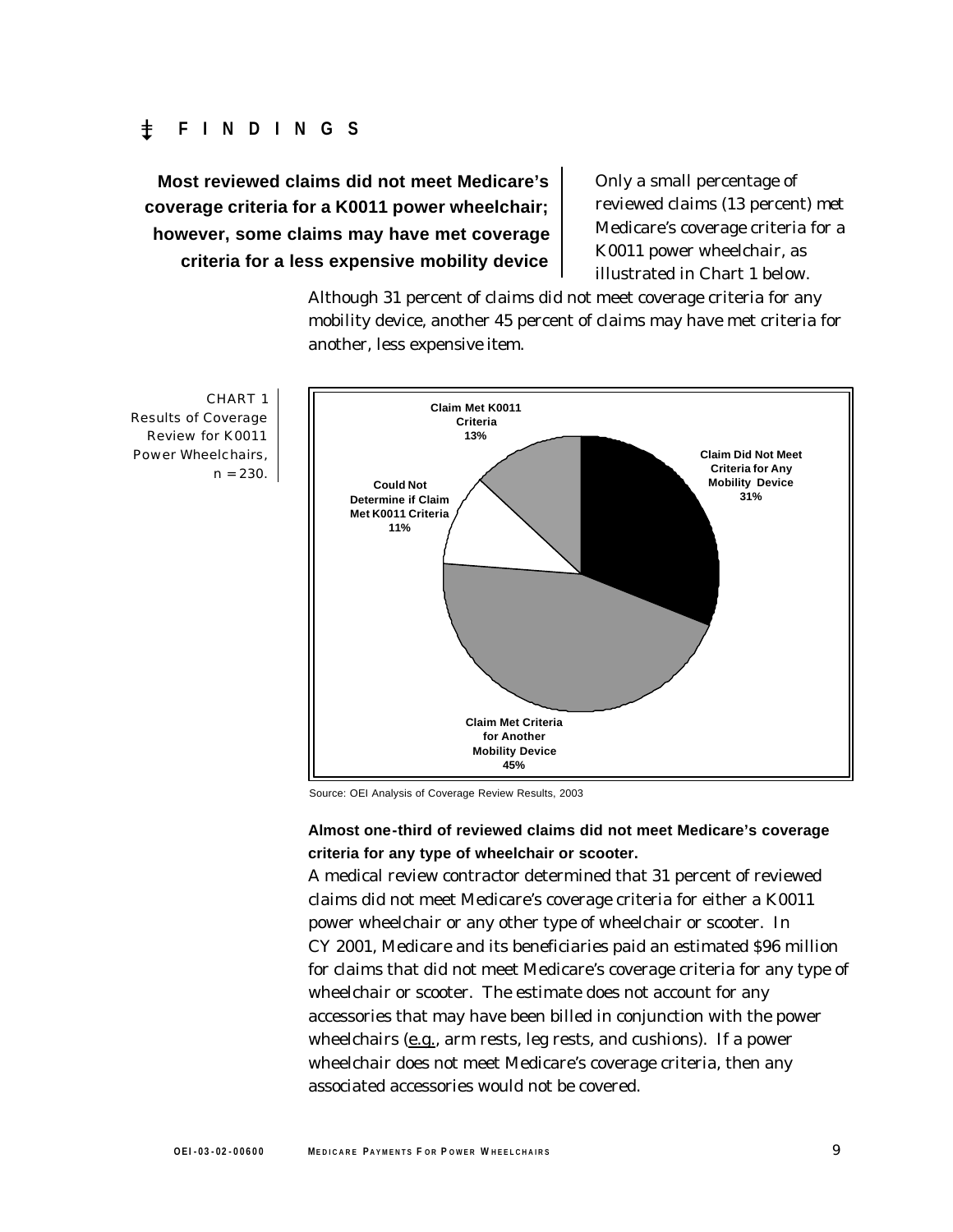Beneficiaries in all of these cases were able to ambulate, although some did so with the assistance of a cane or walker. According to the coverage criteria for any type of wheelchair, the patient's condition must be "such that without the use of a wheelchair the patient would otherwise be bed or chair confined." Therefore, if beneficiaries are ambulatory  $(i.e., not bed or chair confined)$ , they do not qualify for a wheelchair or scooter under Medicare's coverage guidelines. Physicians, however, may not be familiar with this coverage criterion when ordering mobility devices for their patients. Medicare's coverage criteria for power wheelchairs are outlined only in DMERC supplier manuals, which are provided to the suppliers who bill for medical equipment but not the physicians who order it. The only document that physicians are required to review and complete when ordering a wheelchair is the CMN. Coverage guidelines are not listed on the CMN for power wheelchairs, nor do any of the medical necessity questions on the CMN require physicians to address whether patients are non-ambulatory.

## **An additional 45 percent of reviewed claims did not meet Medicare's coverage criteria for the K0011 power wheelchair but may have met criteria for another type of wheelchair or scooter.**

According to the medical review contractor, 45 percent of reviewed claims did not meet Medicare's coverage criteria for a K0011 power wheelchair but may have met criteria for a scooter, K0010 power wheelchair, or manual wheelchair. In CY 2001, Medicare and its beneficiaries spent an estimated \$82 million in excessive payments for claims that could have been billed using a code for a less expensive mobility device. Physicians may not be aware of the differences in coverage criteria among the mobility devices available to Medicare beneficiaries. Discrepancies between medical necessity questions on the CMN and coverage criteria could also cause confusion about the medical conditions for which K0011 power wheelchairs would be most beneficial. For example, question 6 in section B of the CMN for power wheelchairs allows physicians to attribute an upper extremity weakness to a cardiopulmonary disease/condition, whereas the coverage guidelines refer only to a neurologic or muscular disease/condition.

Twenty-three percent of reviewed claims did not meet the coverage criteria for a K0011 power wheelchair but would have met the coverage criteria for a scooter. The beneficiaries in these cases were nonambulatory, unable to self-propel a manual wheelchair, and had sufficient trunk stability and transfer ability to safely operate a scooter. Their medical conditions did not warrant a higher-level power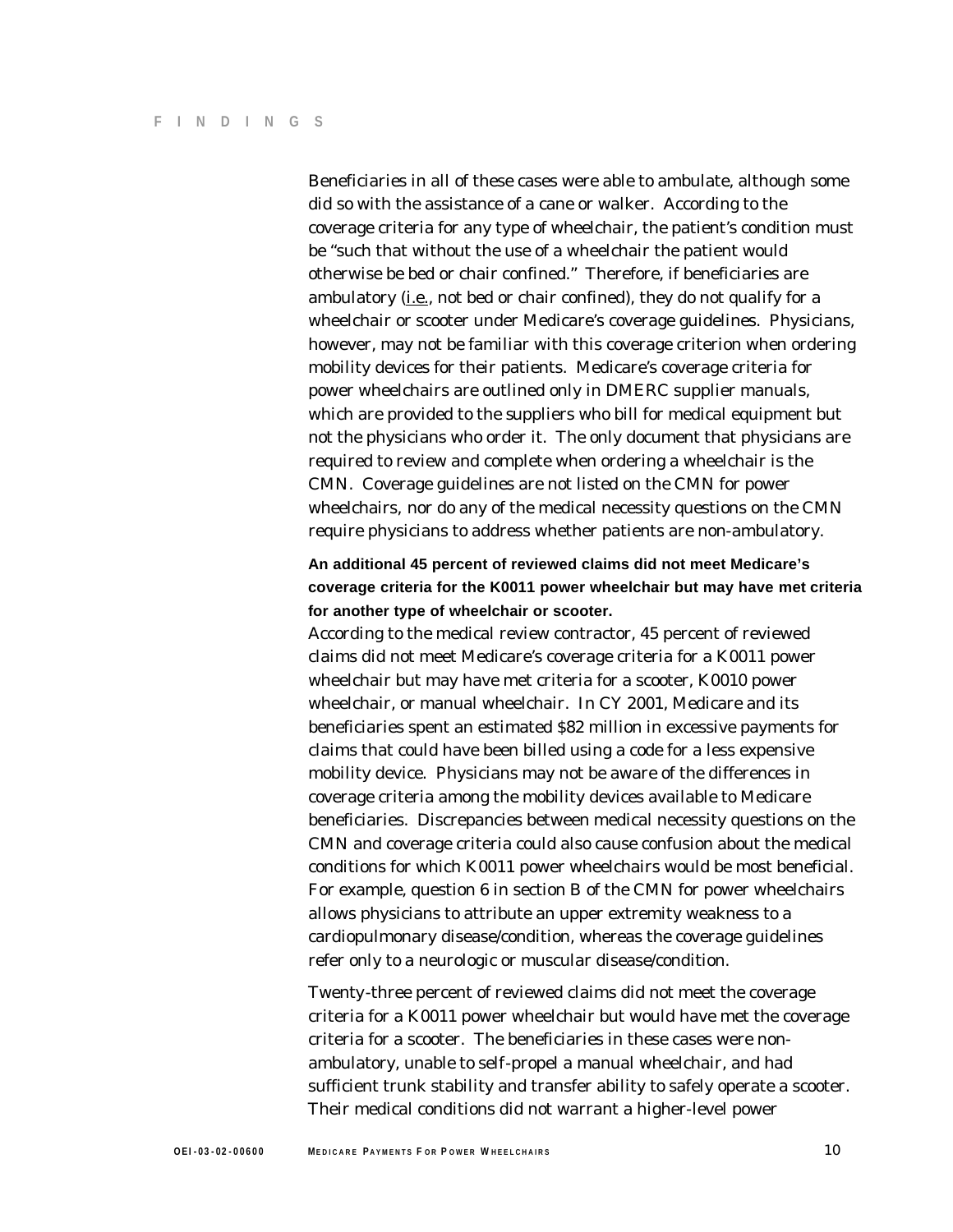wheelchair. Some beneficiaries may have received K0011 power wheelchairs rather than scooters because their ordering physicians were not able to prescribe scooters. A scooter is usually covered only if it is ordered by a specialist in physical medicine, orthopedic surgery, neurology, or rheumatology; however, there are no such restrictions for a K0011 power wheelchair, which costs twice as much as a scooter. Guidelines regarding the specialties of physicians who order scooters may actually prevent beneficiaries from getting the equipment that best suits their needs, and could lead to excessive Medicare payments if K0011 power wheelchairs are provided in lieu of scooters.

For 8 percent of reviewed claims, the beneficiary did not meet Medicare's coverage criteria for a K0011 power wheelchair but would have qualified for a K0010 power wheelchair. In most of these cases, the beneficiaries were non-ambulatory with significant trunk instability and upper extremity weakness but did not have a medical condition that would require programmable controls. Medicare coverage requirements do not currently provide any guidance as to the medical conditions that might benefit from programmable controls.

An additional 3 percent of reviewed claims would have met the coverage criteria for a manual wheelchair rather than a K0011 power wheelchair. For these cases, the medical records usually indicated that the beneficiaries were non-ambulatory but had sufficient upper extremity strength to operate some type of manual wheelchair.

Eleven percent of reviewed claims did not meet the coverage guidelines for a K0011 power wheelchair but may have met criteria for another type of wheelchair or scooter. These claims did not meet coverage criteria for a K0011 power wheelchair because the beneficiary did not need programmable controls. However, due to scanty medical documentation, the reviewer was unable to determine what other mobility device may have been appropriate for the beneficiary.

#### **Only 13 percent of reviewed claims met the coverage criteria for a K0011 power wheelchair.**

In CY 2001, Medicare paid an estimated \$38 million for claims that met the coverage criteria for K0011 power wheelchairs. The beneficiaries in these cases were clearly non-ambulatory, had upper extremity weaknesses, and required programmable controls, usually due to contractures, tremors, or spasticity.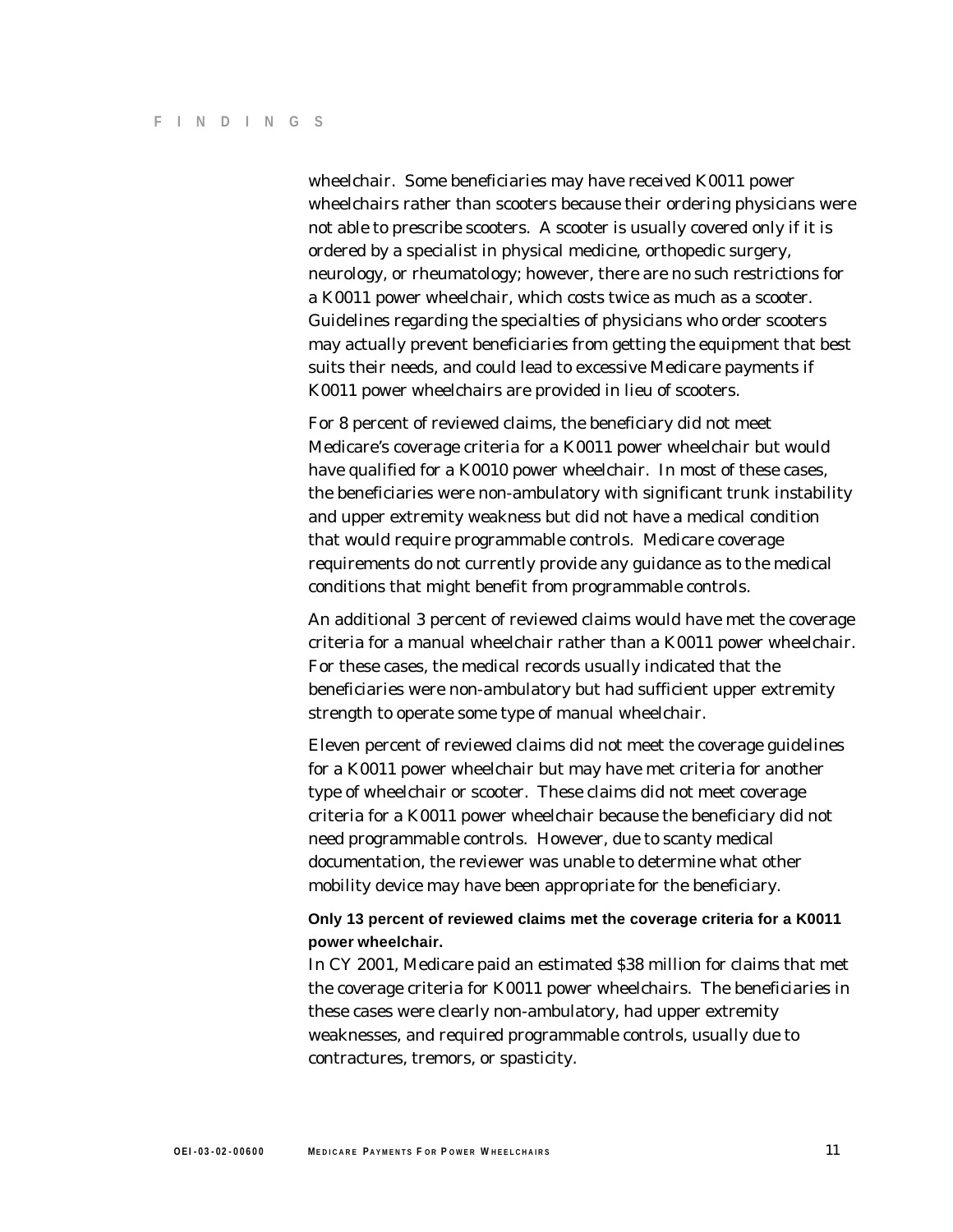**Due to insufficient documentation, the reviewer could not determine whether another 11 percent of reviewed claims met the coverage criteria for the K0011 power wheelchair.** 

Insufficient documentation prevented the medical reviewer from determining whether an additional 11 percent of reviewed claims met the coverage criteria for K0011 power wheelchairs. In CY 2001, Medicare and its beneficiaries paid an estimated \$34 million for these claims. In half of these cases, the medical record did not provide a clear description of the beneficiaries' ambulatory or functional status. In other cases, it was clear that the beneficiary was bed or chair confined, but there was not enough information to determine whether programmable controls were necessary.

# **For over half of K0011 claims, CMNs and/or** CMNs and/or delivery **delivery documentation were missing, incomplete,** documentation for 52 percent of **or dated after the date of service.** K0011 power wheelchair claims

were missing, incomplete, or

dated after the date of service on the claim. Some claims had one or more of these documentation problems. Typically, CMNs are submitted electronically to the DMERCs; therefore, original copies of CMNs are not reviewed unless DMERCs specifically request this information from the supplier on a pre- or post-pay basis. Similarly, suppliers are not required to submit proof of delivery with the initial claim for payment, and DMERCs only collect delivery documentation as part of a pre- or post-pay review.

### **Five percent of power wheelchair claims did not have the required supporting documentation.**

For 5 percent of K0011 power wheelchair claims, suppliers did not provide a CMN and/or proof of delivery. According to DMERC requirements, suppliers must maintain copies of signed CMNs and furnish them upon request. Suppliers must also maintain documentation showing that items were delivered to beneficiaries. If suppliers cannot provide this documentation, DMERCs can deny the claims and request overpayments. We estimate that Medicare and its beneficiaries paid an additional \$19 million in CY 2001 for K0011 claims that could not be substantiated by either a CMN or delivery documentation.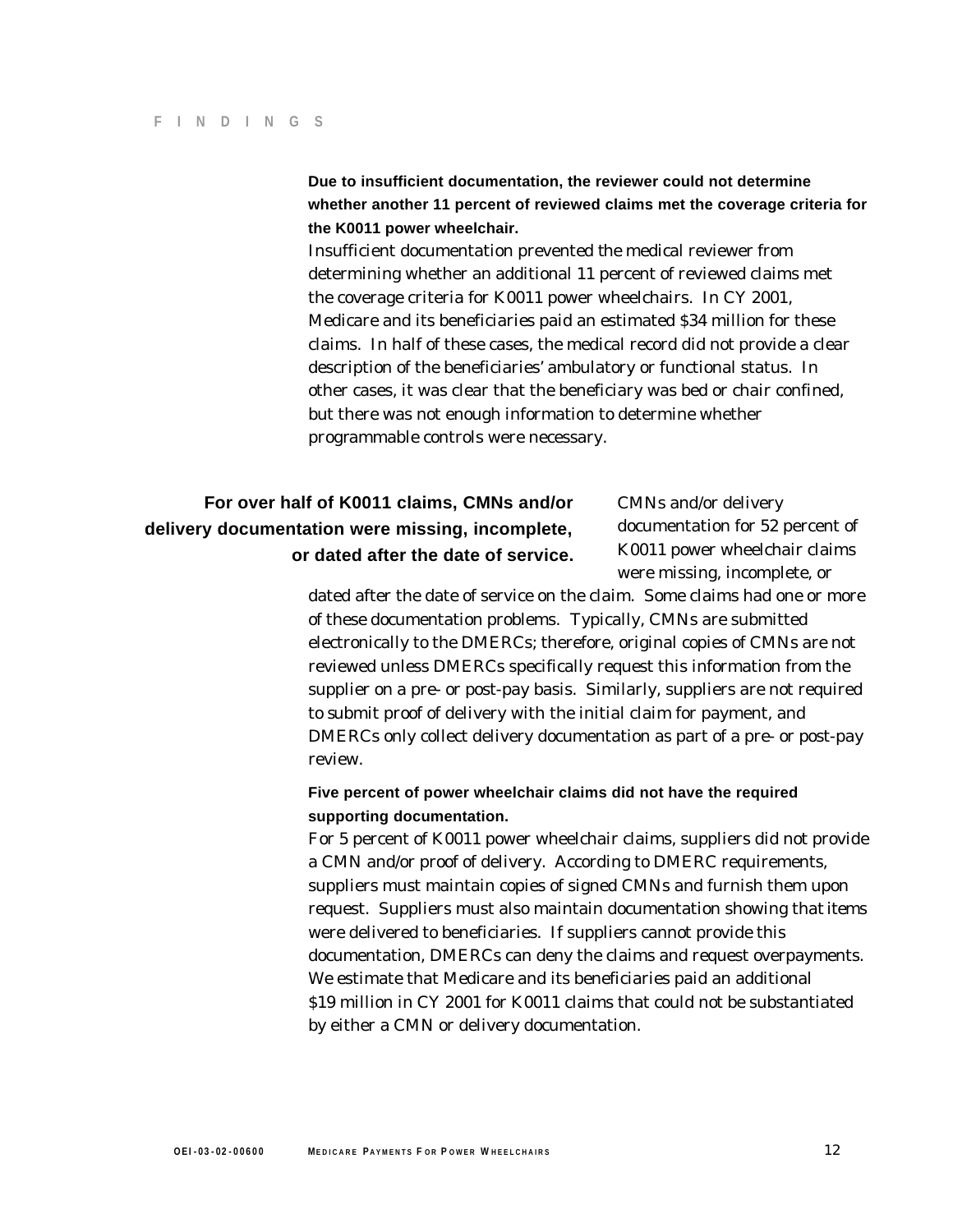**Even when suppliers did submit CMNs or proof of delivery, the documentation was often incomplete or dated after the date of service.**  Although DMERCs require that all elements contained on CMNs be completed, original paper CMNs obtained from suppliers for 20 percent of claims had at least one item missing. The supplier's National Supplier Clearinghouse number and the supplier's charge for the wheelchair were the items most often missing from CMNs.

In addition, CMNs for 13 percent of claims were dated after the service date. Almost one-quarter of these CMNs were dated more than a month after the date of service on the sample claim, with three CMNs dated almost a year after the date of service.

Although most suppliers submitted proof that power wheelchairs were delivered, delivery documentation supporting 29 percent of claims was missing one or more of the required elements. Quantity, serial number, and brand name of items delivered were the elements most often missing from delivery documents. In addition, delivery documentation for 5 percent of claims showed that the power wheelchair was delivered to the beneficiary after the date of service listed on the Medicare claim. In one case, the wheelchair was delivered 2 months after the supplier billed Medicare.

# **Most responding beneficiaries reported using their** Sixty-eight percent of **power wheelchairs at home; other beneficiaries** beneficiaries who responded to beneficiaries who responded to our survey (113 of 166) either do not use their power wheelchairs or use **our survey (113 of 166)**<br>currently use their power them for outside activities only. **We use the functional value of the state of the interpretational value of the interpretational value of the interpretational value of the interpretational value of the interpretational va**

homes. The wife of one beneficiary explained that the power wheelchair "is a necessary part of [her husband's] life. It's given him back a sense of mobility…It gave him back quality of life." Another beneficiary volunteered, "It's a wonderful invention, without it I would be crawling on the floor."

Although many beneficiaries offered positive comments about their wheelchairs and the sense of freedom they provide, 4 percent of respondents said that they have never used their power wheelchairs. One of these beneficiaries stated, "I don't need it yet…When my doctor approved it he said for later use. I am walking with a walker." Two other beneficiaries said that they never used their power wheelchairs because no one showed them how to use the equipment.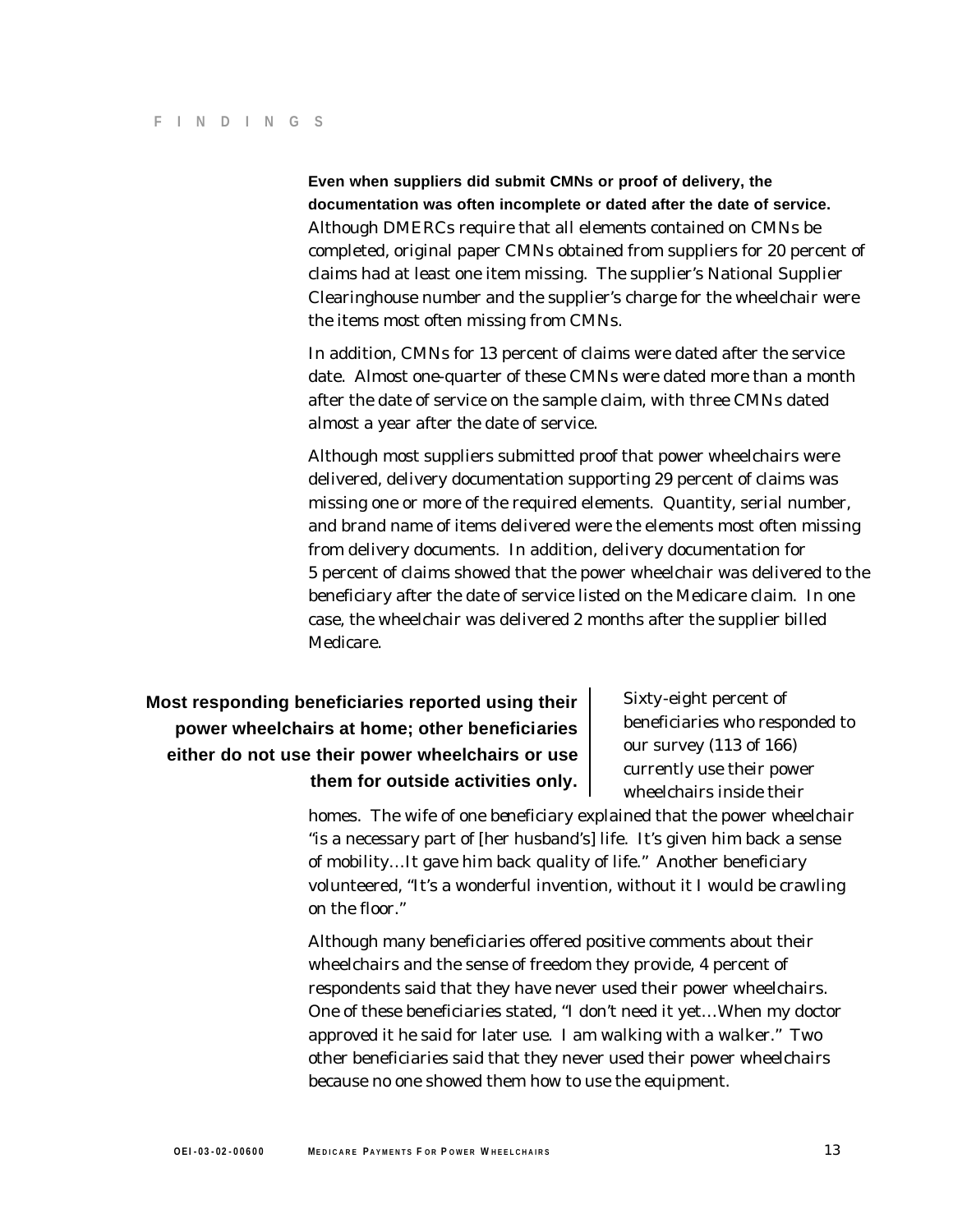An additional 12 percent of respondents said that they do not currently use their power wheelchairs but have used them in the past. Some of these beneficiaries no longer use their wheelchairs because the equipment is too big and heavy. One beneficiary stated, "It's not the chair my doctor said I needed when they brought it out and I told them so…The wheelchair is too large and too fast…If I used it in my house I would tear up my furniture…I just don't like it." Other beneficiaries do not currently use their power wheelchairs due to unresolved maintenance problems, such as dead batteries or flat tires. One beneficiary said, "I haven't had my chair since July 2002. The chair was picked up to be adjusted. I have contacted [the supplier] many, many times asking about my chair…I just keep getting the run around." Another beneficiary reported, "The tires are flat…This is the second time the tires have gone flat…The supplier has been saying for months that they would pick up their chair but they have not."

Another 12 percent of respondents reported that they currently use their power wheelchairs outside the home only. According to Section 1861(n) of the Social Security Act, a wheelchair must be needed for use in the home. Almost half of these beneficiaries indicated that they do not use their wheelchairs inside because the equipment is too large and does not fit in their homes. One respondent noted, "My apartment isn't big enough. I use it when I go out like for a baby shower or to see my grandkids play baseball." Another beneficiary said, "I wanted a smaller model."

# **Many beneficiaries who completed our** Almost one-quarter of beneficiaries **direct marketing practices.** about their power wheelchair

**survey responded to suppliers'** who responded to our survey learned suppliers from a television

commercial. As one beneficiary explained, "I saw the commercial. They said it is free and I thought 'why not.' They were thrilled, I gave them my doctor's fax number. I had it in 2 days." However, this same beneficiary commented that the wheelchair she received was "not what I thought they advertised for." Another beneficiary said, "I saw it on TV. They were advertising. I called the company up. They sent me a video. They got in touch with my doctor and he came back and said it was approved." The beneficiary also noted, "If I knew what it cost I would not have gotten it. I would have gotten something cheaper. I had no idea how much it cost until I got the Medicare bill." An additional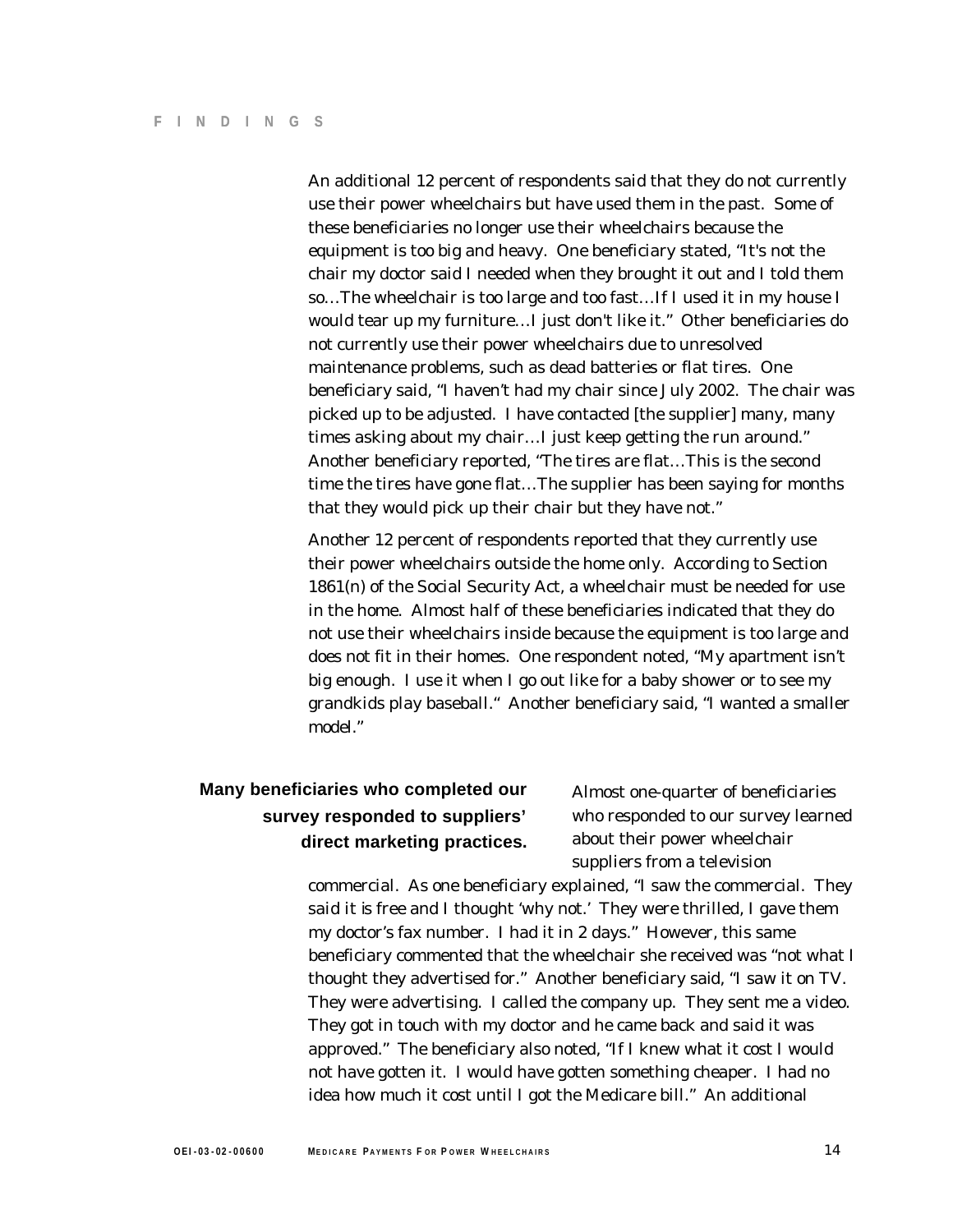9 percent of respondents chose their suppliers after receiving something in the mail. Four percent of respondents obtained their power wheelchairs from suppliers who visited their homes. One of these beneficiaries commented, "the door-to-door sales rep gave me \$50 for signing up and offered me \$50 for referrals."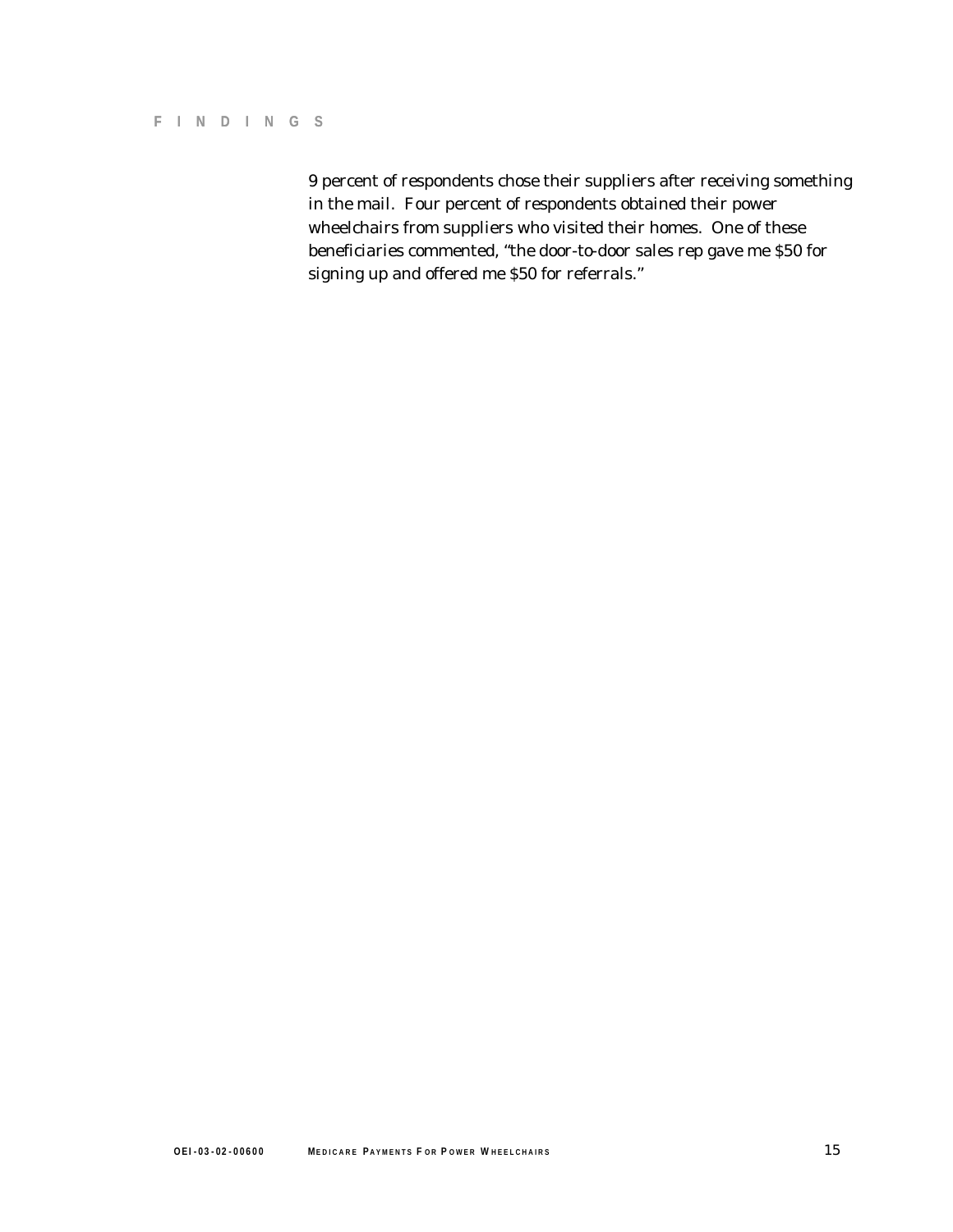A power wheelchair can greatly improve the quality of life for an individual who otherwise suffers from limited mobility. However, our coverage review indicates that Medicare and its beneficiaries spent an estimated \$178 million in 2001 for K0011 power wheelchairs that did not meet Medicare's coverage criteria. These inappropriate payments waste taxpayer dollars that could otherwise fund appropriate equipment for needy Medicare beneficiaries.

CMS has recognized the dramatic growth in payment for and utilization of power wheelchairs and is currently taking steps to address these issues as part of its 10-point plan of action to curb power wheelchair fraud, waste, and abuse. In fact, CMS has already begun implementing some of the options listed in the following recommendation. We believe that continued attention to Medicare payments for K0011 power wheelchairs is warranted.

**We recommend that CMS improve compliance with Medicare's coverage criteria for K0011 power wheelchairs.** CMS should consider the following options in order to improve compliance:

*Require DMERCs to revise the coverage policy for K0011 power wheelchairs to include specific information about the medical conditions for which Medicare will cover this item.* Our findings show that many beneficiaries did not meet coverage criteria for the K0011 power wheelchair but may have qualified for a lower-priced power wheelchair, a scooter, or a manual wheelchair. Given that patients frequently received K0011 power wheelchairs when their conditions warranted a lower level of equipment, CMS should evaluate the medical conditions and functional abilities that are associated with different types of mobility aids and describe these conditions/abilities in the coverage policies. This will ensure that beneficiaries have access to the equipment that is most appropriate for their conditions. DMERCs should also consider removing guidelines regarding the specialties of physicians who order scooters. In addition, DMERCs should require that physicians treat the patients for whom they order equipment.

*Require DMERCs to conduct frequent reviews of the K0011 procedure code to ensure appropriate payments.* When performing reviews of K0011 claims, DMERCs should ensure that suppliers have complete and thorough documentation. DMERCs should also request medical records from ordering physicians in addition to supporting documentation from suppliers. DMERCs should also consider routinely contacting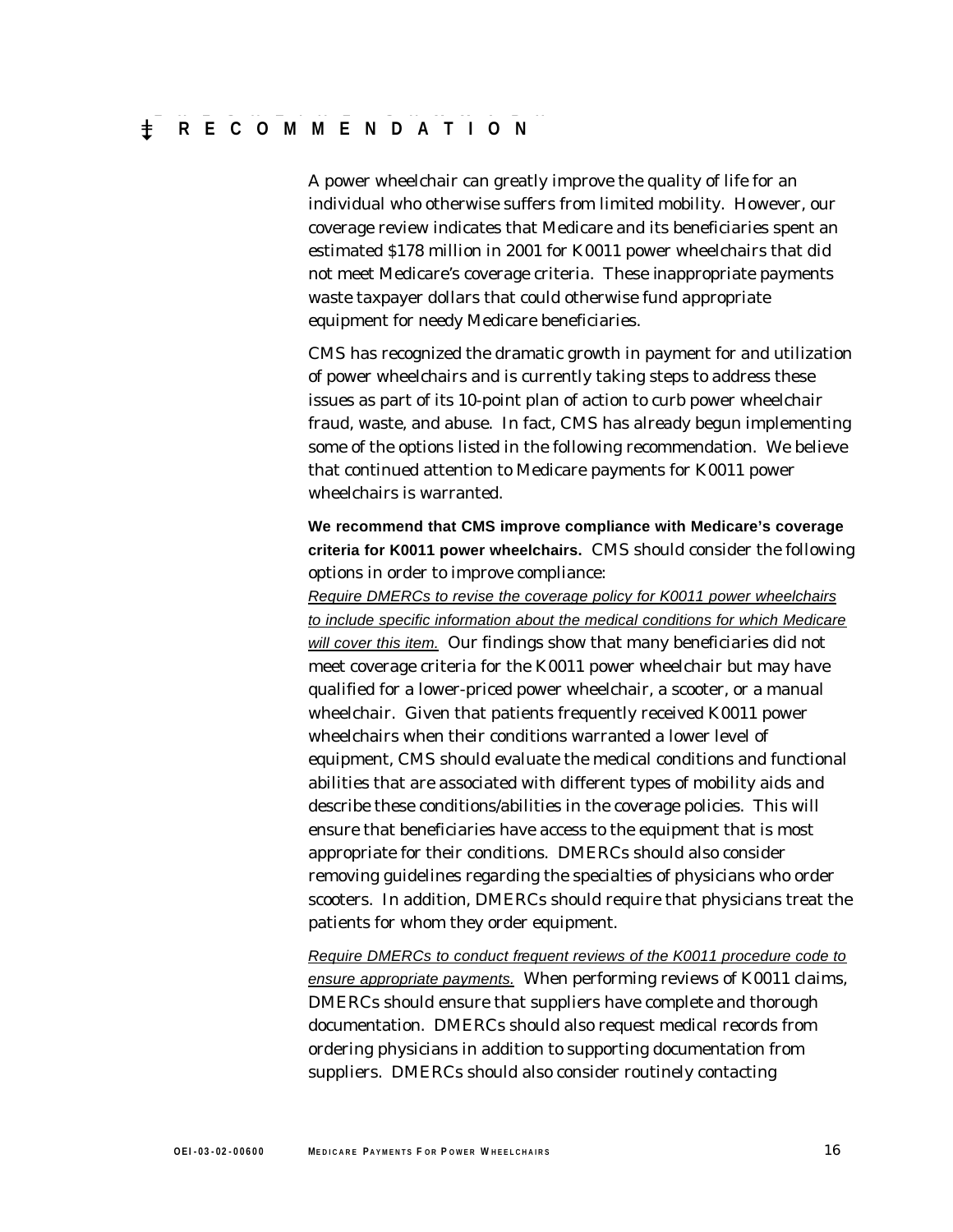beneficiaries during the course of reviews to ensure that the equipment provided by suppliers is appropriate for and useful to beneficiaries.

*Educate ordering providers about Medicare's coverage criteria for different types of assistive devices, including power wheelchairs, manual wheelchairs, and scooters.* Ordering providers play a key role in determining the need for and utilization of equipment billed to Medicare. According to the Medicare Prescription Drug, Improvement, and Modernization Act of 2003, payment may not be made for power wheelchairs unless a physician, physician's assistant, nurse practitioner, or clinical nurse specialist has conducted a face-to-face examination of the patient and written a prescription for the item. CMS relies on the clinical judgment of these health care professionals to ensure that Medicare only pays for items that are most appropriate for beneficiaries. However, ordering providers may not be aware of Medicare's coverage requirements for mobility devices. A lack of provider education about Medicare's coverage criteria for wheelchairs could adversely affect physicians' ability to make informed decisions about the types of mobility devices that are best for their patients, which could ultimately lead to inappropriate Medicare payments.

*Educate Medicare beneficiaries about coverage criteria for wheelchairs and scooters.* Beneficiaries also play a key role in ensuring that Medicare does not pay for medically unnecessary or unused items. Beneficiaries who are knowledgeable about Medicare's coverage guidelines can make more informed choices about the assistive devices that would meet both their own needs and Medicare's coverage requirements.

#### **Agency Comments**

CMS concurred with our recommendation and agreed with our suggestions regarding coverage policy revisions and provider and beneficiary education. They also agreed that more frequent reviews of the K0011 code will help ensure appropriate payments; however, they do not believe that routinely contacting beneficiaries would yield meaningful results. CMS confirmed that they have already begun implementing many of our report recommendations through their power wheelchairs workgroup, which was established to develop a plan of action to ensure that payments are only made for power wheelchairs that are reasonable and necessary. Specific actions by CMS include: requiring DMERCs to develop a complete picture of a patient's medical condition before making medical review coverage determinations; developing a regulation to remove the current requirement that scooters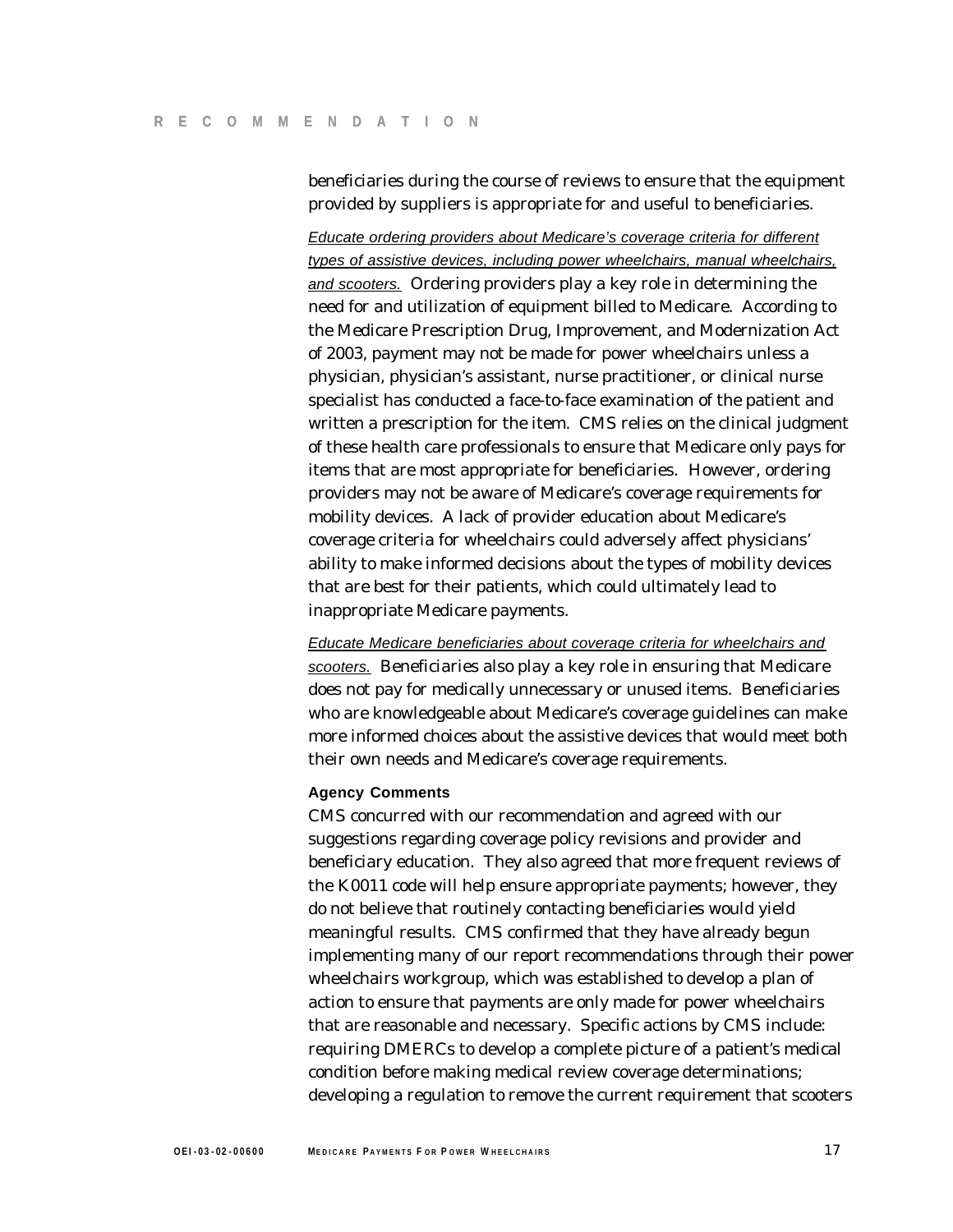be prescribed only by certain specialists; and developing a regulation that requires a face-to-face examination by the treating physician prior to ordering a power wheelchair. CMS is also poised to release an educational campaign designed to provide both physicians and beneficiaries with needed information regarding Medicare and DMERC coverage policy. The full text of CMS's comments is presented in Appendix B.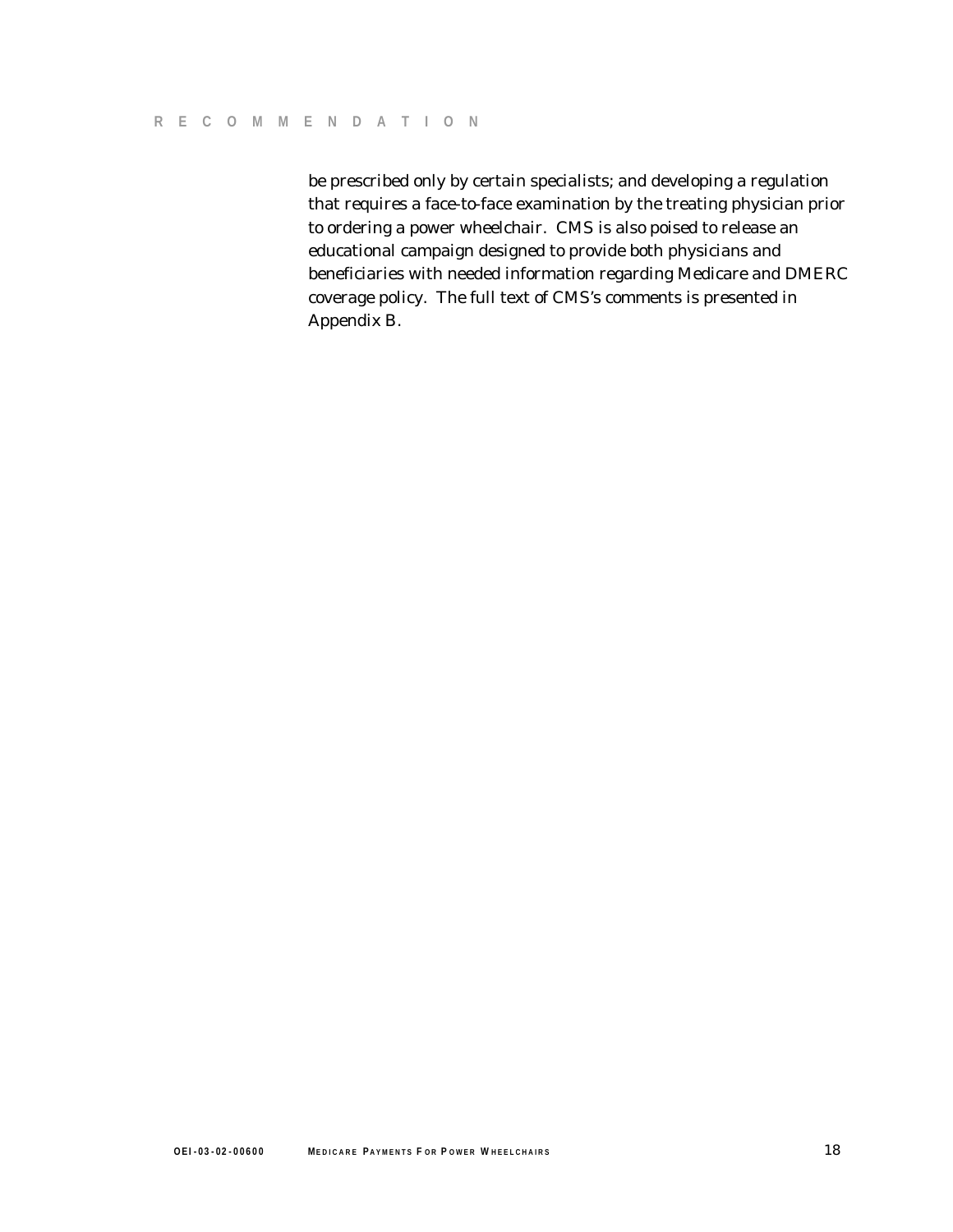# � **APPENDIX ~ A**

#### **Table 1. Estimates and Confidence Intervals**

|                                                                                                                                             | <b>Point Estimate</b> | 95 % Confidence Interval     |
|---------------------------------------------------------------------------------------------------------------------------------------------|-----------------------|------------------------------|
|                                                                                                                                             |                       |                              |
| Claims That Did Not Meet K0011 Coverage Criteria But May Have<br>Met Criteria For Another Item                                              | 44.78%                | 38.35% - 51.21%              |
|                                                                                                                                             |                       |                              |
| Excessive Medicare Allowances in 2001 for Claims That Did Not<br>Meet K0011 Coverage Criteria But May Have Met Criteria for<br>Another Item | \$82,274,760          | \$68,472,518 - \$96,077,002  |
|                                                                                                                                             |                       |                              |
| Claims That Did Not Meet K0011 Coverage Criteria But Would Have<br>Qualified For K0010                                                      | 8.26%                 | 4.70% - 11.82%               |
|                                                                                                                                             |                       |                              |
| Claims That Did Not Meet K0011 Coverage Criteria And Reviewer<br>Could Not Determine If Another Item Would Have Been Appropriate            | 10.87%                | 6.85% - 14.89%               |
|                                                                                                                                             |                       |                              |
| Total Medicare Allowances in 2001 for Claims that Met K0011<br>Coverage Criteria                                                            | \$38,288,606          | \$25,217,076 - \$51,360, 135 |
|                                                                                                                                             |                       |                              |
| Total Medicare Allowances in 2001 for Claims Where Reviewer<br>Could Not Determine Whether K0011 Coverage Criteria Were Met                 | \$34,117,123          | \$21,722,810 - \$46,511,437  |
|                                                                                                                                             |                       |                              |
| Claims Without CMNs or Delivery Documentation                                                                                               | 5.30%                 | 2.69% - 7.91%                |
|                                                                                                                                             |                       |                              |
| Claims With CMNs With At Least One Item Missing                                                                                             | 19.63%                | 14.89% - 24.37%              |
| Claims With CMNs Dated After Date of Service That Were Dated                                                                                | 23.53%                | $9.08\% - 37.97\%$           |
| More Than a Month After Date of Service                                                                                                     |                       |                              |
| Claims With Delivery Documentation Dated After Date of Service                                                                              | 4.83%                 | 2.27% - 7.40%                |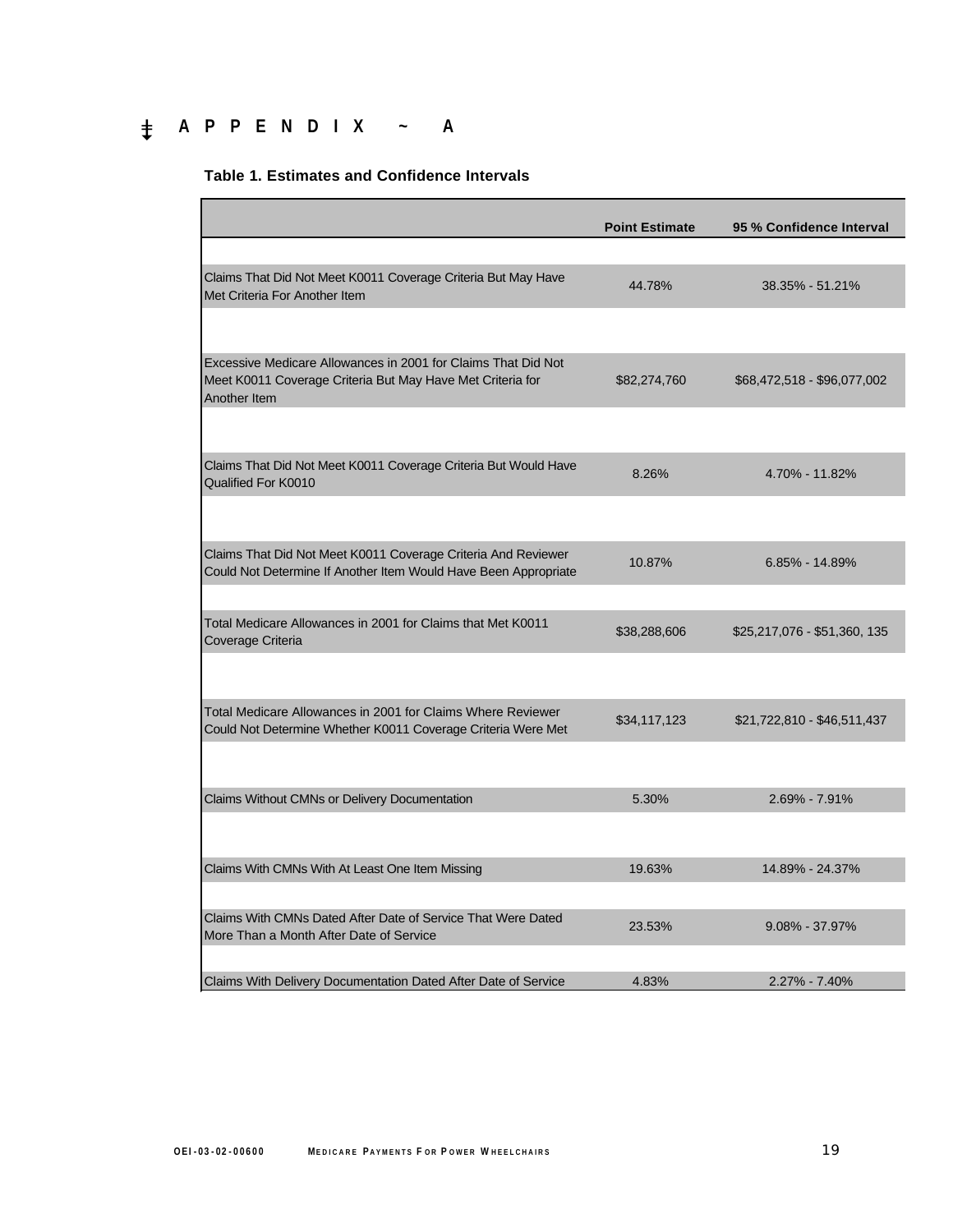Comments from the Centers for Medicare & Medicaid Services

|                        | DEPARTMENT OF HEALTH & HUMAN SERVICES                                                                                                                                                                                                                                                                                                                                                                                                                                                                                                                                                                                                                                                                                                         | Centers for Medicare & Medicaid Services |
|------------------------|-----------------------------------------------------------------------------------------------------------------------------------------------------------------------------------------------------------------------------------------------------------------------------------------------------------------------------------------------------------------------------------------------------------------------------------------------------------------------------------------------------------------------------------------------------------------------------------------------------------------------------------------------------------------------------------------------------------------------------------------------|------------------------------------------|
| DATE:                  | MAR 23 2004                                                                                                                                                                                                                                                                                                                                                                                                                                                                                                                                                                                                                                                                                                                                   | Administrator<br>Washington, DC 20201    |
| TO:                    | Dara Corrigan<br>Acting Principal Deputy Inspector General                                                                                                                                                                                                                                                                                                                                                                                                                                                                                                                                                                                                                                                                                    |                                          |
| <b>FROM:</b>           | Dennis G. Smith dennis 4 Amet<br><b>Acting Administrator</b>                                                                                                                                                                                                                                                                                                                                                                                                                                                                                                                                                                                                                                                                                  |                                          |
| <b>SUBJECT:</b>        | Office of Inspector General (OIG) Draft Report: Medicare Payments for Power<br>Wheelchairs (OEI-03-02-00600)                                                                                                                                                                                                                                                                                                                                                                                                                                                                                                                                                                                                                                  |                                          |
|                        | The Centers for Medicare & Medicaid Services (CMS) appreciates the opportunity to respond to<br>the Office of Inspector General's (OIG) draft report: Medicare Payments for Power Wheelchairs<br>(OEI-03-02-00600). CMS believes this report will make a valuable contribution to efforts to<br>ensure that Medicare pays only for items and services that meet eligibility criteria set out in the<br>Medicare law and Federal regulations.<br>Power wheelchairs and power scooters are covered items under the durable medical equipment<br>(DME) benefit. By law, DME must be medically necessary for use in the home. Therefore, if a<br>beneficiary can get around in the home using a walker, a traditional wheelchair, or other aid to |                                          |
| wheelchair or scooter. | mobility, the beneficiary is not eligible under the standards established by Congress for a power<br>In the past 3 years, Medicare claims for power wheelchairs and scooters have increased<br>dramatically; largely, CMS believes, in response to aggressive direct-to-consumer advertising,<br>coupled with a lack of understanding on the part of prescribing physicians of the criteria for<br>coverage of these vehicles. In some cases, the wheelchair is ordered not by the beneficiary's<br>treating physician, but by a physician who sees the beneficiary solely for the purpose of signing<br>the required Certificate of Medical Necessity.                                                                                       |                                          |
|                        | Growth in Medicare spending for this product has greatly outpaced all other spending and                                                                                                                                                                                                                                                                                                                                                                                                                                                                                                                                                                                                                                                      |                                          |
|                        | economic growth indicators over the past 3 years. In 2003, Medicare was on target to spend over<br>\$1.2 billion on power wheelchairs alone. The most dramatic growth has been in claims for<br>standard weight frame, motorized/power wheelchairs with programmable control parameters for<br>speed adjustment, tremor dampening, acceleration control and braking (coded as K0011 on claim<br>forms). Each of these wheelchairs costs over \$5000, of which Medicare pays 80 percent; the<br>beneficiary's co-payments cover the remaining 20 percent.                                                                                                                                                                                      |                                          |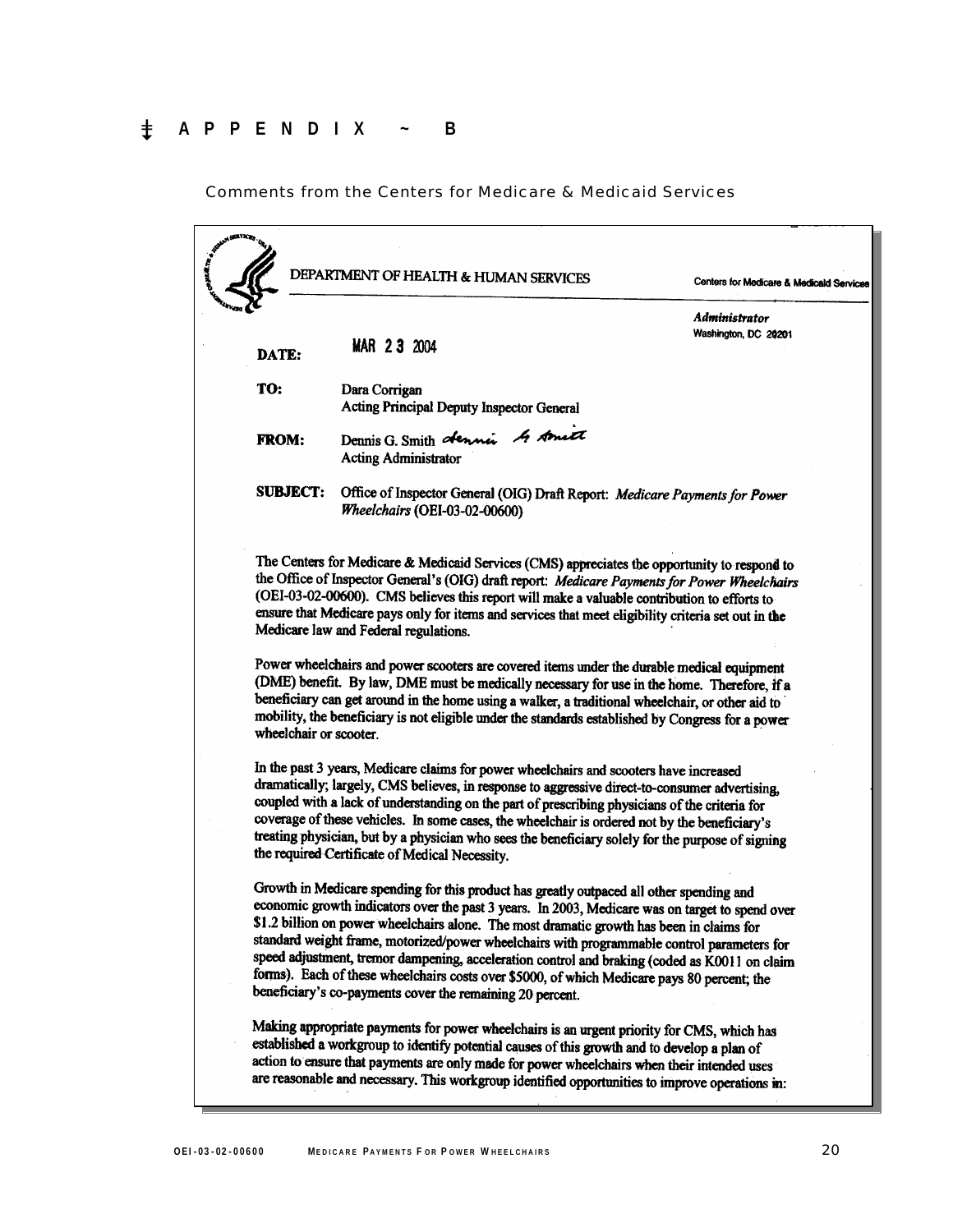#### Page 2 - Dara Corrigan

provider enrollment, policy, medical review, fraud detection, and education. CMS has implemented many of the recommendations in the subject report through its workgroup. Our detailed comments on the OIG recommendations follow.

#### **OIG** Recommendation

The CMS should require durable medical equipment regional carriers (DMERCs) to revise coverage policy for K0011 power wheelchairs to include: 1) specific information about the medical conditions for which Medicare will cover this item; 2) relaxing the requirements for who can prescribe scooters; and 3) requiring physicians treat the patients for whom they order equipment.

#### **CMS** Response

We agree that describing the medical conditions under which coverage will be granted will result in increased compliance with coverage rules. In fact, for some time, the DMERCs have been required to develop a complete picture of the patient's medical condition before making coverage determinations through medical review of claims.

We concur with the need to relax the prescribing requirements for scooters. CMS is currently developing a regulation that will remove the current requirement that scooters. CMS is currently<br>hereboring a regulation that will remove the current requirement that scooters be prescribed only by certain specialists.

We also concur with the need for physicians to treat patients for whom they order equipment. CMS is currently developing a regulation to implement section 302 of the Medicare Prescription Drug, Improvement, and Modernization Act of 2003 that will require a face-to-face examination by the treating physician prior to ordering a power wheelchair.

#### **OIG** Recommendation

The CMS should require DMERCs to conduct frequent reviews of the K0011 procedure code to ensure appropriate payments, including requesting documentation from physicians and "routinely" contacting beneficiaries during the course of review.

#### **CMS** Response

The CMS agrees that more frequent review of the K0011 procedure code will help ensure appropriate payments. Operation Wheeler Dealer requires the DMERCs to develop and implement a consistent medical review strategy to combat wheelchair abuse.

We also agree that requesting documentation from physicians may be useful. The CMS Program Integrity Manual allows DMERCs to request documentation from ordering physicians concurrently with a request for documentation made to the supplier of the item.

However, CMS disagrees that "routinely" contacting beneficiaries would provide meaningful results. We do not believe that the burden placed on beneficiaries would provide meaning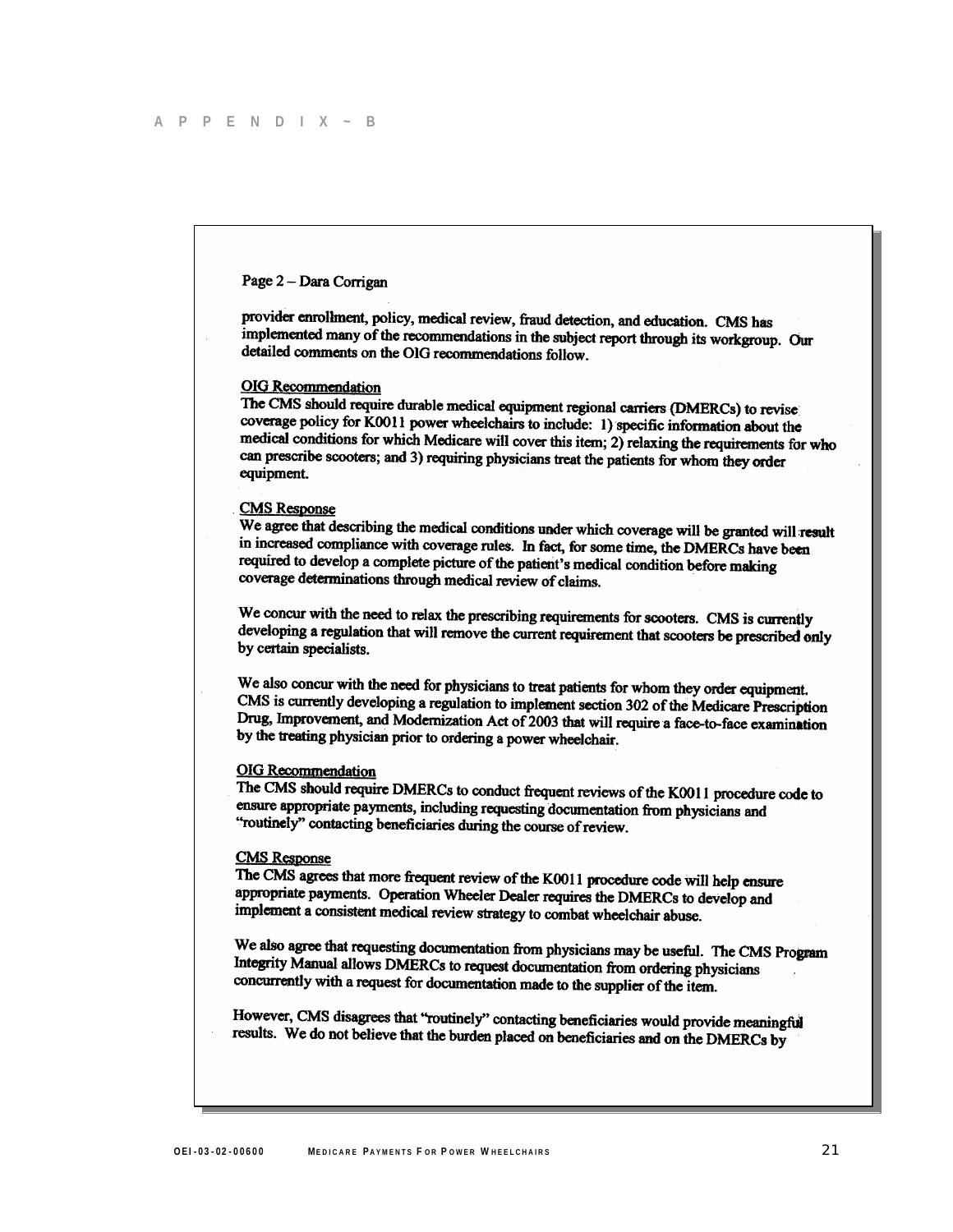#### Page 3 - Dara Corrigan

"routinely" contacting beneficiaries would be outweighed by any benefits accrued. Historically, when DMERCs contacted beneficiaries, responses were difficult to obtain, and were often inaccurate.

**OIG** Recommendation

The CMS should educate ordering providers about Medicare's coverage criteria for different types of assistive devices, including power wheelchairs, and scooters.

#### **CMS** Response

We concur. CMS is poised to release an educational campaign designed to provide physicians with needed information regarding Medicare and DMERC coverage policy.

#### **OIG** Recommendation

The CMS should educate Medicare beneficiaries about coverage criteria for wheelchairs and scooters.

#### **CMS Response**

We concur. CMS is poised to release an educational campaign designed to provide beneficiaries with needed information regarding Medicare and DMERC coverage policy.

We appreciate the effort that went into this report and the opportunity to review and comment on the issues it raises.

**Attachment**